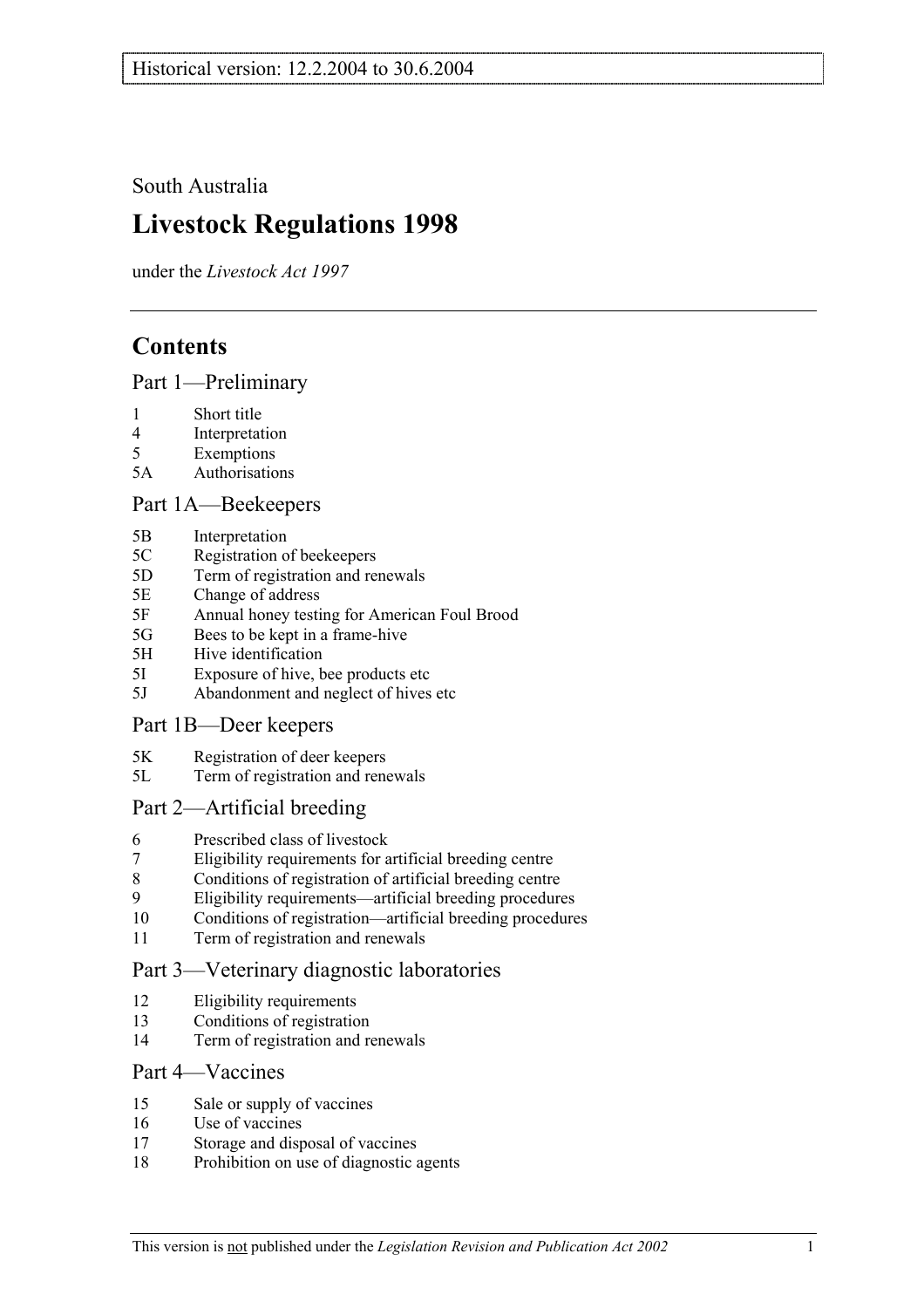## Part 5—Hormonal growth promotants

- 19 Method of treatment of cattle or buffalo with hormonal growth promotants
- 20 HGP earmarks
- 21 HGP records
- 22 HGP free declarations
- 23 HGP free tags
- 24 HGP free invoices etc

### Part 6—Livestock identification

#### Division 1—Preliminary

26 Interpretation

## Division 2—Identification of cattle and buffalo

- 27 Application of Division
- 27A Permanent identification devices and transaction tags

#### Division 3—Notification for purposes of national livestock identification scheme

- 27B Application of Division
- 27C Notification when cattle or buffalo sold at public sale
- 27D Notification when cattle or buffalo slaughtered at abattoir
- 27E Notification when cattle or buffalo moved to different property
- 27F Manner of notifying prescribed database manager

#### Division 4—Identification of deer

27G Identification of deer

#### Division 5—General

- 27H Removal of livestock in contravention of this Part
- 28 Types of tags and devices
- 29 Identification codes
- 29A Authorisation of manufacturers and recyclers
- 29B Supply of tags and devices
- 29C Animal must not have more than one permanent identification device
- 29D Removal of permanent identification devices
- 29E Replacement of lost devices
- 29F Offence to alter or deface tags and devices

#### Part 7—Sheep lice

- 30 Offence if lice-infested sheep at market
- 31 Offence if lice-infested sheep stray

### Part 7A—Vendor declarations

- 31A Signing of vendor declarations
- 31B False or misleading vendor declarations

## Part 8—Provision for funds under repealed Acts

- 32 Cattle Compensation Fund
- 33 Beekeepers Compensation Fund
- 34 Swine Compensation Fund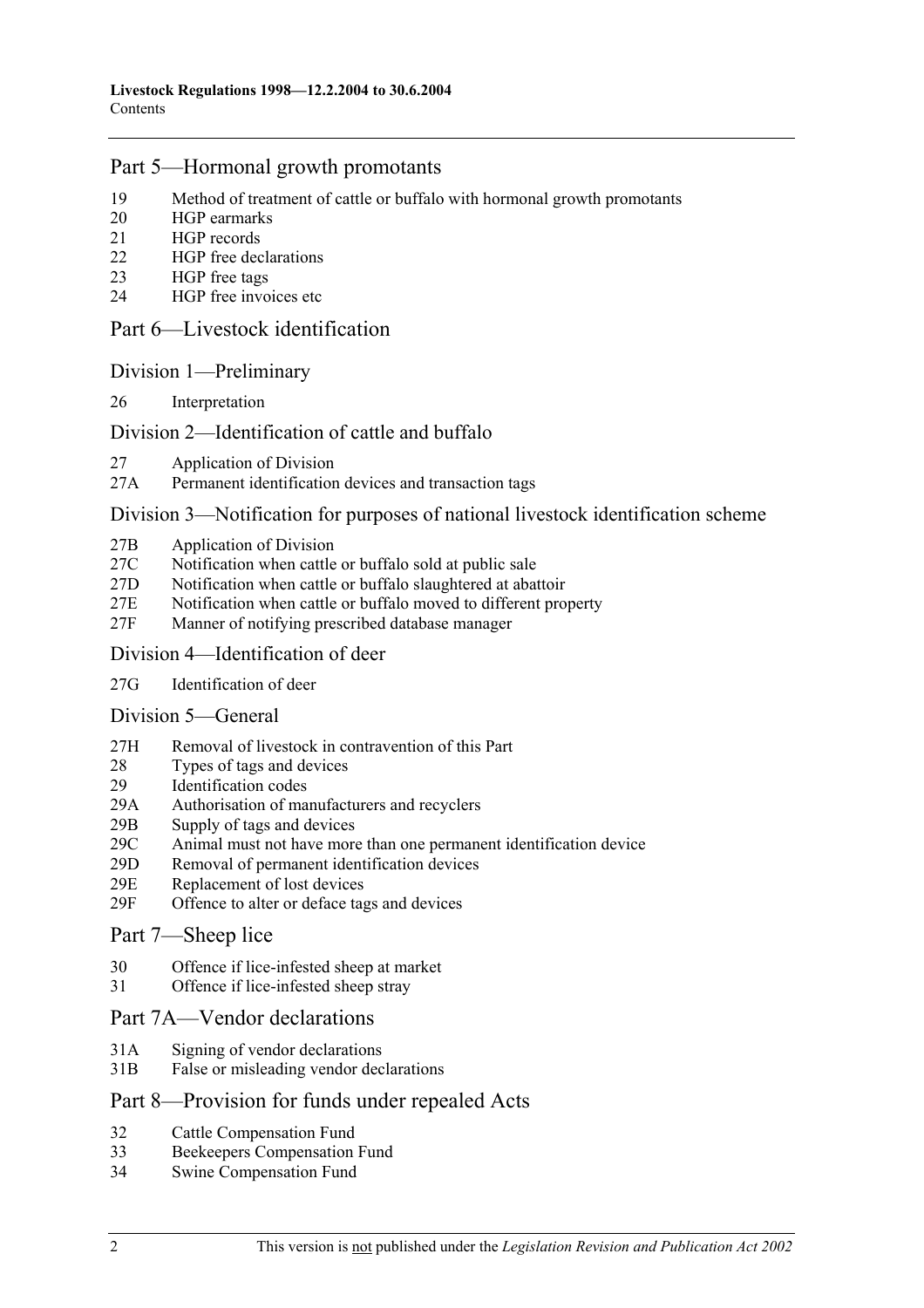34A Deer Keepers Compensation Fund

Part 9—Feeding of livestock

35 Feeding of animal material in certain circumstances

Schedule 1—Fees

Schedule 2—Transitional provisions

Legislative history

## **Part 1—Preliminary**

#### **1—Short title**

These regulations may be cited as the *Livestock Regulations 1998*.

#### **4—Interpretation**

In these regulations—

*Act* means the *Livestock Act 1997*;

*class 1 vaccine* means a preparation or substance capable of producing immunity in livestock to the following organisms or disease syndromes:

anthrax

avian encephalomyelitis

Dichelobacter nodosus

Mareks disease

rabies

Shopes fibroma virus;

*class 2 vaccine* means a preparation or substance capable of producing immunity in livestock to the following organisms or disease syndromes:

bovine pestivirus

Campylobacter fetus var venerealis

canine adenovirus

canine distemper

canine calicivirus

canine parainfluenza virus

canine parvovirus

canine staphylococcal dermatitis

equine staphylococcal dermatitis

feline calicivirus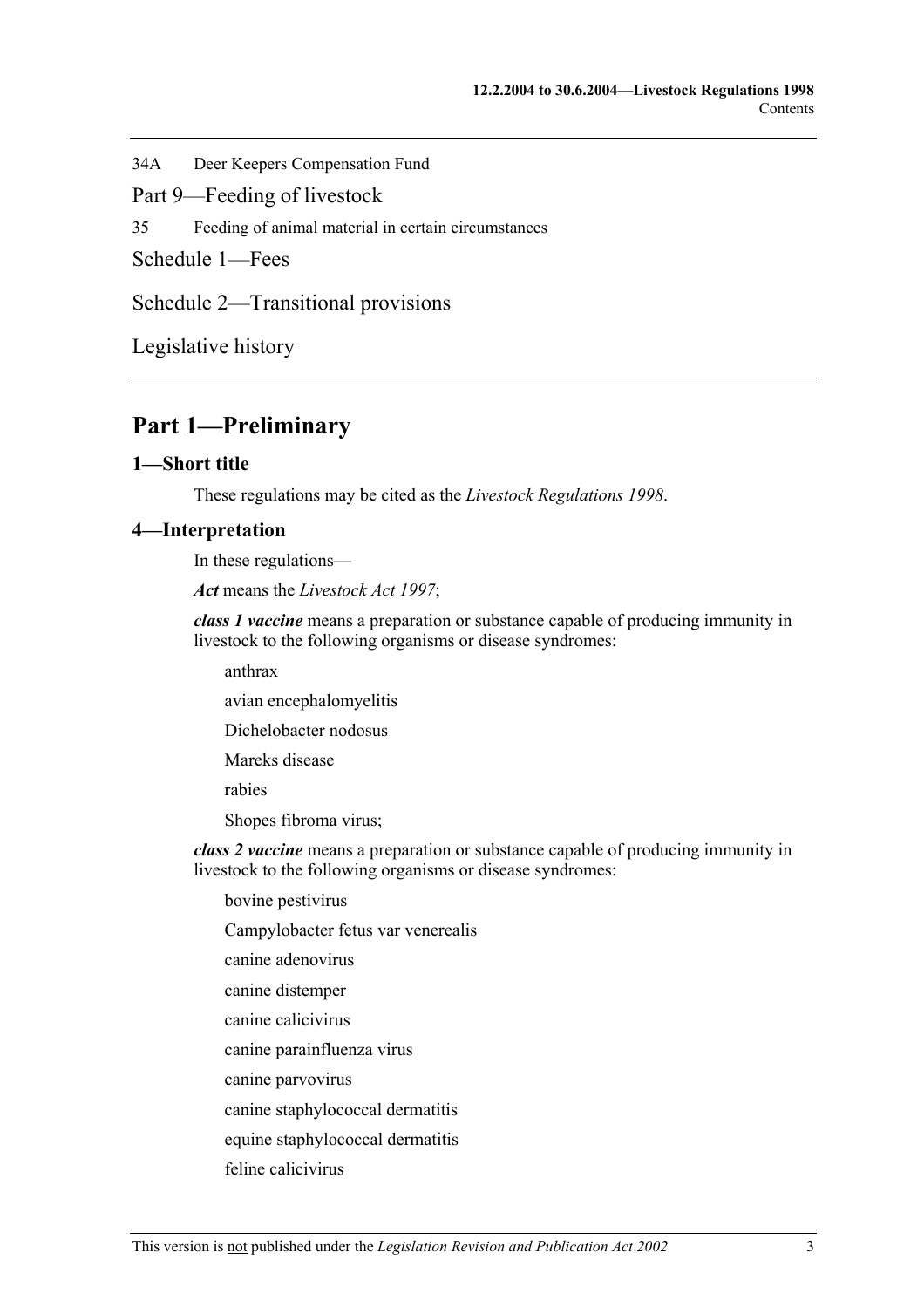feline herpes virus

feline panleukopaenia

feline viral rhinotracheitis

feline T-lymphocytic lentivirus

infectious bovine rhinotracheitis

infectious canine hepatitis

Parainfluenza 3 virus

Staphylococcal mastitis

Streptococcus equi;

*deer* means an animal of the family *Cervidae*;

*HGP earmark* means an earmark of the kind required to be made immediately after cattle or buffalo are treated with a hormonal growth promotant (see regulation 20);

*HGP free declaration* means a declaration, in a form approved by the Chief Inspector, that cattle or buffalo have not been treated with hormonal growth promotants;

*HGP free invoice* means an invoice issued by a stock agent in respect of cattle or buffalo sold by the agent containing an endorsement in a form approved by the Chief Inspector for the purposes of indicating that HGP free tags were attached to cattle or buffalo at the time of sale;

*HGP free tag* means a transaction tag of a colour, and conforming to any other requirements, specified by the Chief Inspector for the purposes of indicating that cattle or buffalo to which such tags are attached have not been treated with hormonal growth promotants;

*hormonal growth promotant* means a product containing one or more hormones (including but not limited to oestradiol, progesterone, trenbolone and zeranol) that increases the growth rate of, and enhances feed conversion in, cattle or buffalo;

*identification tag*, in relation to a deer, means an ear tag obtained from an authorised manufacturer (see Part 6);

*lice* means sheep body lice of the genus *Bovicola ovis*;

*lice-infested sheep* means sheep on which one or more live lice are present;

*transaction tag* means a tail or ear tag obtained from an authorised manufacturer (see Part  $6$ );

*vaccine* means—

- (a) a class 1 or 2 vaccine; or
- (b) any other preparation or substance capable of producing immunity in livestock to disease;

*vendor declaration* means a declaration made in connection with the sale or proposed sale of livestock, using—

 (a) a form known as a "Vendor Declaration" from time to time approved by the Chief Inspector in respect of livestock of the relevant kind; or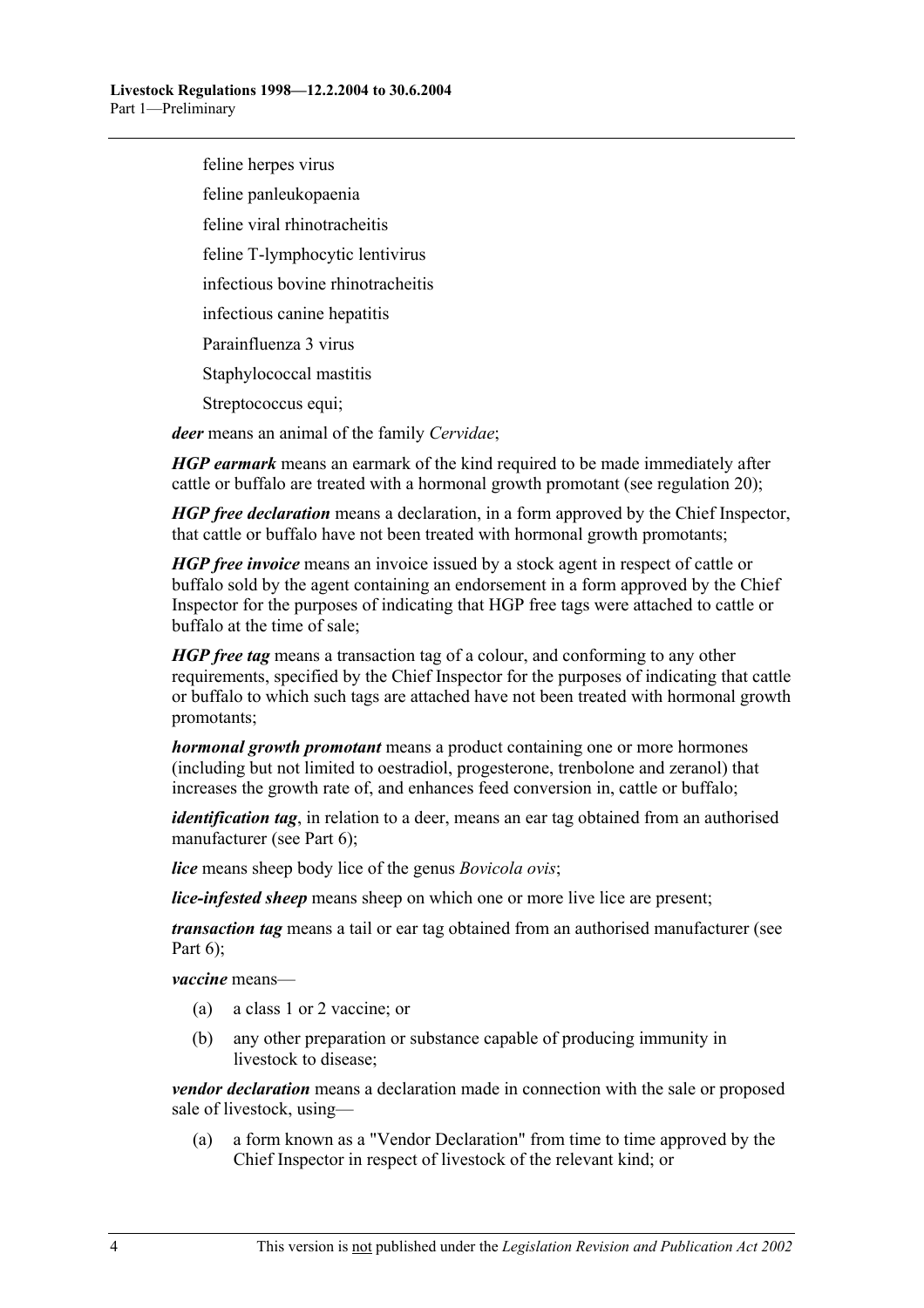(b) a form to the same effect as the form referred to in paragraph (a).

## **5—Exemptions**

- (1) Section  $46(1)(a)$  of the Act does not apply in relation to the feeding of ruminants, dogs or cats.
- (2) Section  $46(1)(a)$  to (d) (inclusive) of the Act do not apply in relation to the following products:
	- (a) tallow;
	- (b) gelatine.

## **5A—Authorisations**

- (1) An authorisation of the Chief Inspector under these regulations—
	- (a) must be in writing; and
	- (b) may be given to a particular person or to a class of persons or may apply generally; and
	- (c) may be subject to conditions; and
	- (d) may be varied or revoked by the Chief Inspector at any time.
- (2) An authorisation of the Chief Inspector under these regulations or the variation or revocation of such an authorisation takes effect—
	- (a) if the authorisation is given to a particular person—when written notice of the authorisation or of the variation or revocation (as the case may be) is served on the person; or
	- (b) if the authorisation is given to a class of persons or applies generally—when notice of the authorisation or of the variation or revocation (as the case may be) is published in the Gazette.

## **Part 1A—Beekeepers**

## **5B—Interpretation**

In this Part—

*appliance* means any article, apparatus or implement used in connection with the keeping of bees or the extraction or storage of honey;

*foundation* means material impressed with the pattern of cell bases on which bees build comb;

*registered beekeeper* means a person registered as a beekeeper under section 17 of the Act.

## **5C—Registration of beekeepers**

 (1) Bees for which a hive is kept are a prescribed class of livestock for the purposes of section 17 of the Act.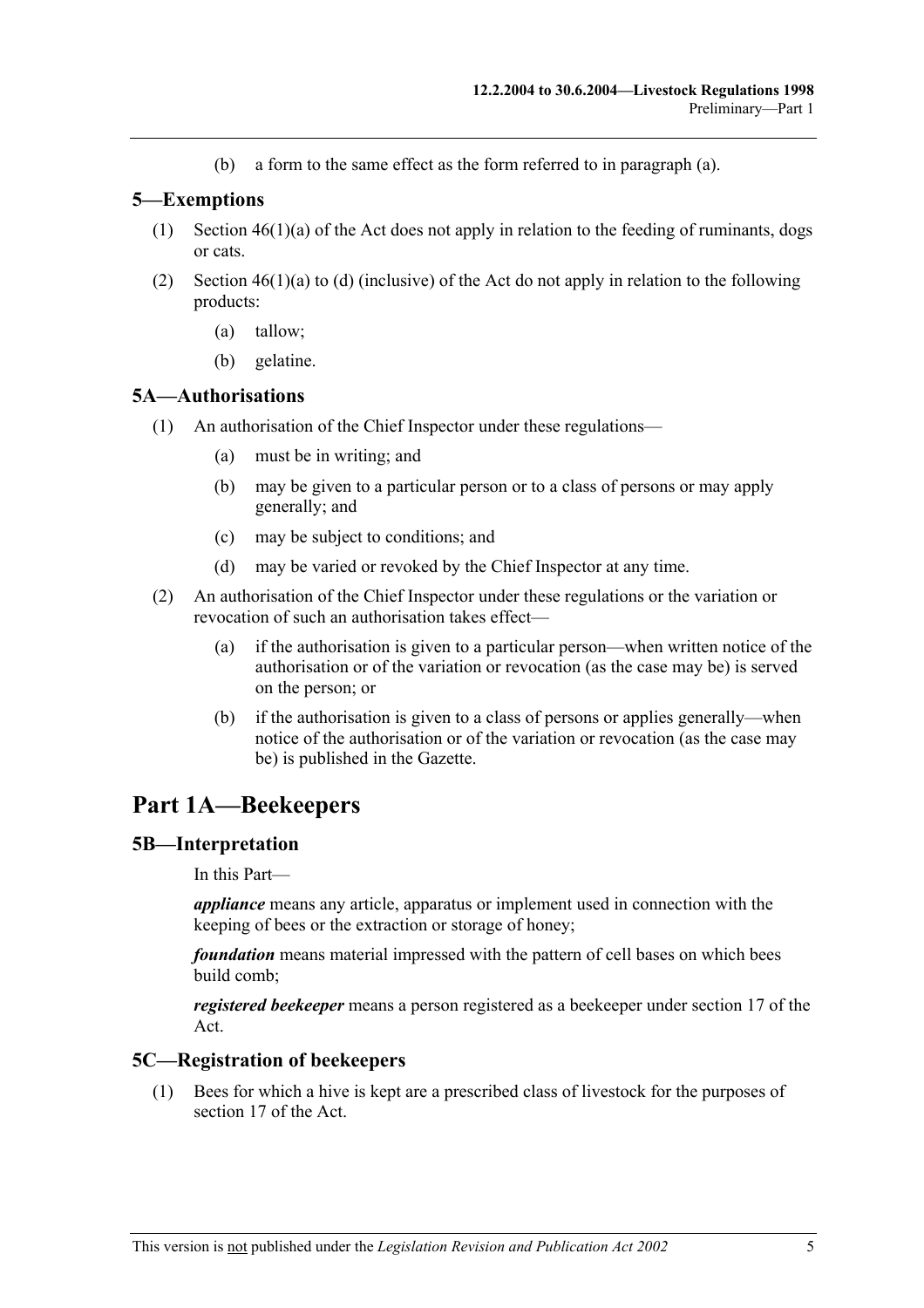- (2) A person who keeps bees is not required to be registered under section 17 of the Act  $if$ —
	- (a) the bees are kept only in hives in respect of which another person is registered as a beekeeper; or
	- (b) the bees are kept in a hive brought into the State from another State or Territory for a period of not more than 90 days in any continuous period of 12 months and the manner in which the person keeps the bees would, if those bees were being kept in that other State or Territory, comply with the requirements of the corresponding laws of that State or Territory.

#### **5D—Term of registration and renewals**

- (1) Registration as a beekeeper is for a term expiring on the last day of February following registration.
- (2) Registration as a beekeeper may be renewed from time to time for a further term of 12 months.
- (3) An application for renewal of registration as a beekeeper must—
	- (a) be made to the Chief Inspector; and
	- (b) be in the form and contain or be accompanied by the information required by the Chief Inspector; and
	- (c) be accompanied by the fee set out in Schedule 1.

#### **5E—Change of address**

A registered beekeeper must within 14 days after changing his or her postal address notify the Chief Inspector of the change in writing.

Maximum penalty: \$250.

Expiation fee: \$80.

#### **5F—Annual honey testing for American Foul Brood**

- (1) The Chief Inspector may, by notice in writing, require a beekeeper to provide the Chief Inspector, within a period specified in the notice, with—
	- (a) a copy of the results of an AFB test carried out on a composite sample of honey collected following the notice or within the preceding three months from hives kept by the beekeeper; or
	- (b) a composite sample of honey collected following the notice or within the preceding three months from hives kept by the beekeeper to be subjected to an AFB test at the cost of the beekeeper.
- (2) The Chief Inspector may not make a requirement under subregulation (1) of the same beekeeper more than once in each 12 month period commencing on 1 March.
- (3) If a beekeeper refuses or fails to comply with a requirement under subregulation (1), the Chief Inspector may—
	- (a) cause a composite sample of honey to be collected by an inspector from hives kept by the beekeeper and to be subjected to an AFB test; and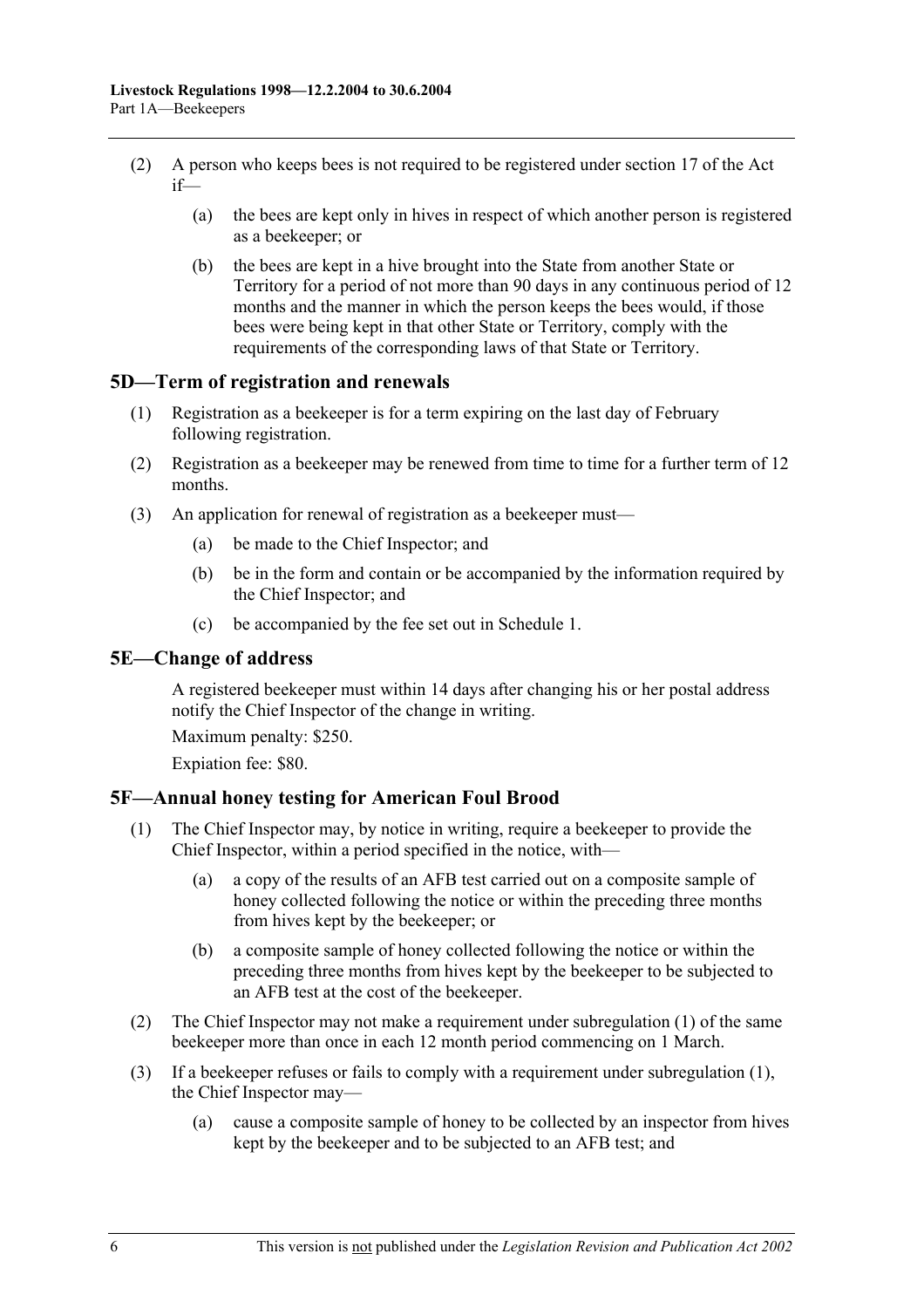- (b) recover costs and expenses reasonably incurred in doing so as a debt owed by the person of whom the requirement was made.
- (4) A beekeeper who does not comply with a requirement made under subregulation (1) is guilty of an offence.

Maximum penalty: \$1 250.

Expiation fee: \$160.

- (5) This regulation does not derogate from other powers of an inspector to take samples of honey or to require honey to be tested.
- (6) For the purposes of this regulation, a composite sample of honey must be collected from hives kept by a beekeeper as follows:
	- (a) if the number of hives kept is 20 or less—a sample of at least ten millilitres of honey must be collected from each of the hives;
	- (b) if the number of hives kept is more than 20 but less than 100—a sample of at least ten millilitres of honey must be collected from each of 20 different hives chosen randomly;
	- (c) if the number of hives kept is more than 100—a sample of at least ten millilitres of honey must be collected from each of a number of different hives chosen randomly, that number being 20 per cent of the total number of hives kept (ignoring any resulting fraction).
- (7) In this regulation—

*AFB test* means a test for the presence of American Foul Brood conducted by a laboratory approved for the purpose by the Chief Inspector.

#### **5G—Bees to be kept in a frame-hive**

A person who keeps bees, unless otherwise authorised by the Chief Inspector, must keep the bees in a hive (a frame-hive) that complies with the following requirements:

- (a) the hive must consist of a box with a lid that is removable so that the movement of bees in and out of the frame-hive can be easily controlled; and
- (b) the box must be fitted with movable frames supported inside the box so that they stand on edge in a vertical position and there is an interval of at least six millimetres, but not more than 20 millimetres, between adjacent frames; and
- (c) each movable frame must—
	- (i) have inserted at its centre a flat sheet of foundation; and
	- (ii) be separated from all inner surfaces of the box and any other movable frame placed above it by a space of at least eight millimetres; and
	- (iii) be placed inside the box so that it can be easily removed for inspection.

Maximum penalty: \$5 000.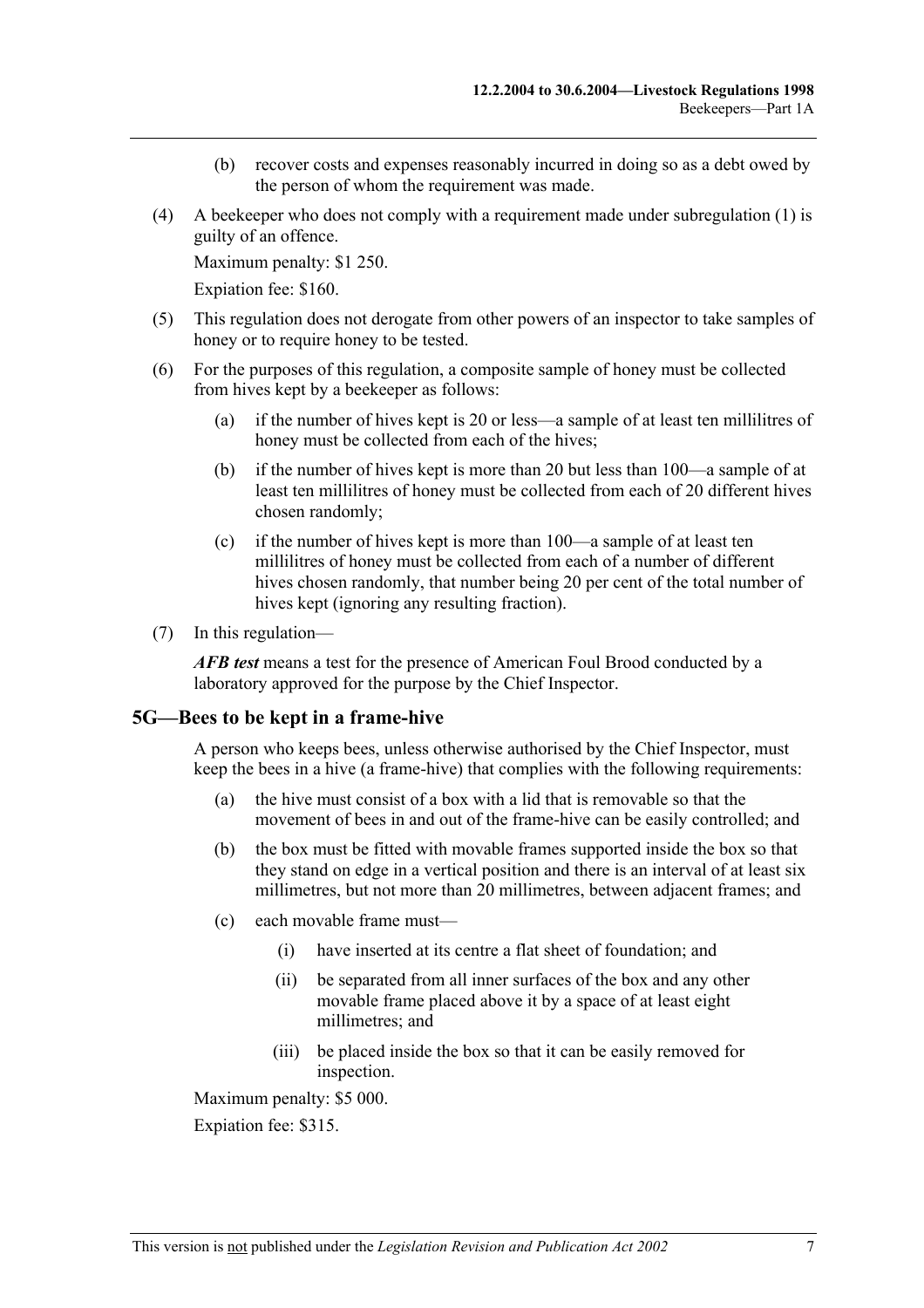## **5H—Hive identification**

 (1) A registered beekeeper must ensure that each hive is marked in accordance with this regulation with a hive identification code allocated to him or her in writing by the Chief Inspector.

Maximum penalty: \$5 000.

Expiation fee: \$315.

- (2) Unless otherwise directed by the Chief Inspector, the hive identification code must be marked on a hive in the following manner:
	- (a) subject to subregulation (3), the code must be placed in the centre of an external vertical face of the hive; and
	- (b) the code may be burned, stencilled, embossed, carved or etched directly onto the face of the hive, or it may be inscribed on a metal plate secured to the face of the hive; and
	- (c) each character of the code must be 30 millimetres in height.
- (3) If the face of a hive has previously been marked with a hive identification code (or a brand under the *Apiaries Act 1931*), any subsequent hive identification codes allocated to the hive must be marked on the same vertical face, the first such code being placed in the top left hand corner of that face and each subsequent code being placed in the next corner proceeding clockwise.

## **5I—Exposure of hive, bee products etc**

A beekeeper must not without reasonable excuse, leave a hive, part of a hive (including frames, combs, honey, foundation or beeswax) or an appliance exposed in a manner or under conditions likely to attract robber bees.

Maximum penalty: \$5 000.

Expiation fee: \$315.

## **5J—Abandonment and neglect of hives etc**

- (1) A beekeeper must not, without reasonable excuse—
	- (a) abandon a hive previously kept by the beekeeper; or
	- (b) neglect the management and care of a hive kept by the beekeeper to the extent that the hive is likely to become infected with disease or to attract robber bees; or
	- (c) fail to destroy or properly dispose of any unwanted bees or part of a hive (including frames, combs, honey, foundation or beeswax).

Maximum penalty: \$5 000.

Expiation fee: In the case of an offence against paragraph (b) in the circumstances set out in subregulation (2)(b)—\$315.

- (2) Without limiting paragraph (b) of subregulation (1), a beekeeper will be taken to neglect the management and care of a hive to the extent referred to in that paragraph if—
	- (a) the hive is not examined for the presence of disease at least once in each 6 month period; or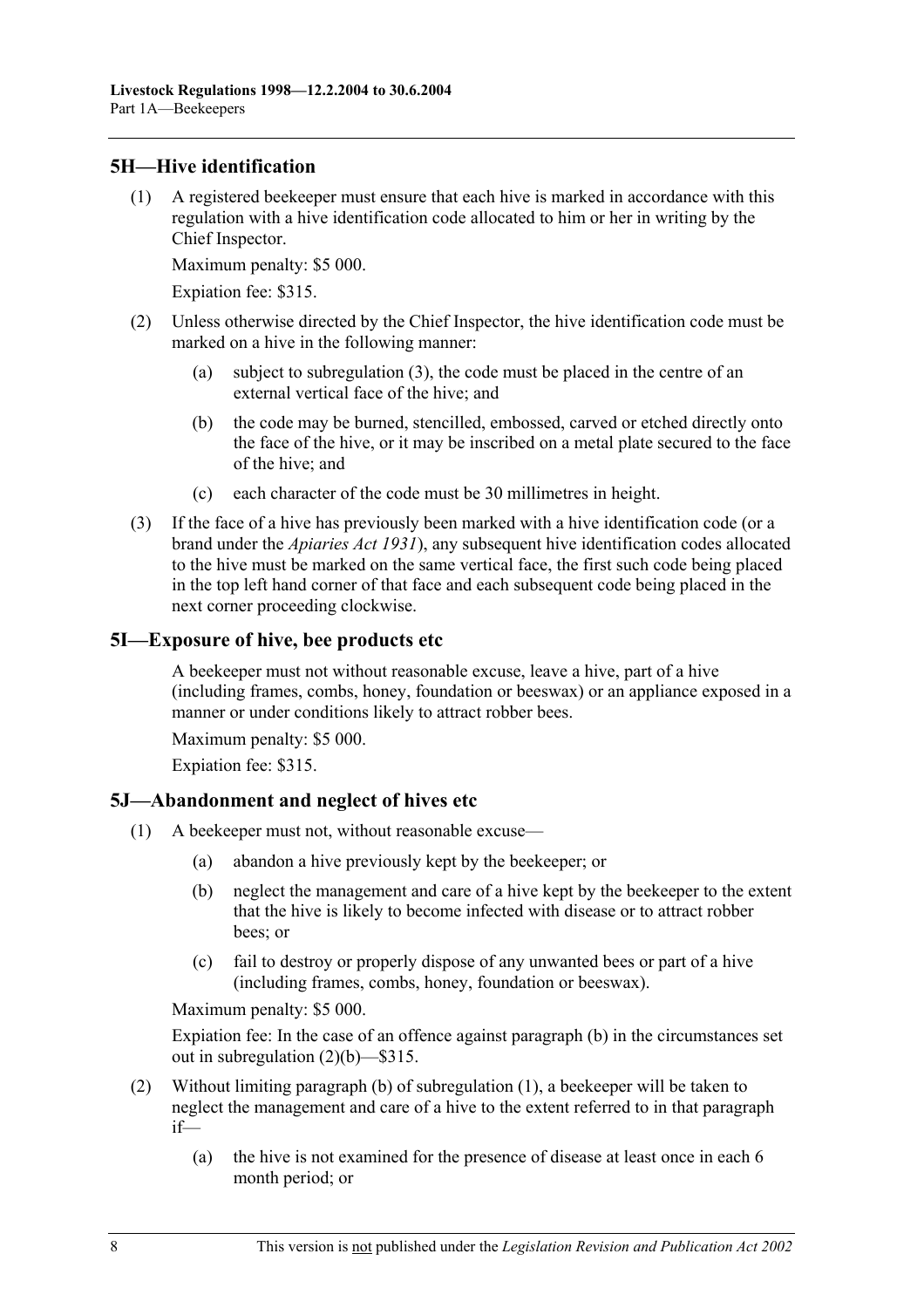- (b) the hive is one of a number of hives comprising an apiary and at least three of the following conditions apply to the apiary:
	- (i) there is no source of water accessible to bees within 200 metres of a hive in the apiary:
	- (ii) the prescribed number of hives in the apiary are, or exhibit signs of having been, infested with wax moth;
	- (iii) the prescribed number of hives in the apiary are dead;
	- (iv) a hive or part of a hive in the apiary has been left exposed in a manner or under conditions likely to attract robber bees.
- (3) In proceedings for an offence against this regulation, hives located on the same holding will, in the absence of proof to the contrary, be taken to comprise an apiary.
- (4) In this regulation—

*apiary* means a number of hives managed together;

*prescribed number of hives* in an apiary means—

- (a) if the number of hives comprising the apiary is less than 10—one;
- (b) if the number of hives comprising the apiary is 10 or more—the number that is 10 per cent of the total number of hives comprising the apiary (ignoring any resulting fraction).
- (5) For the purposes of this regulation a hive is *dead* if a substantial number of the bees in the hive are dead.

## **Part 1B—Deer keepers**

#### **5K—Registration of deer keepers**

Deer are a prescribed class of livestock for the purposes of section 17 of the Act.

#### **5L—Term of registration and renewals**

- (1) Registration as a deer keeper is for a term of 2 years.
- (2) Registration as a deer keeper may be renewed from time to time for a further term of 2 years.
- (3) An application for renewal of registration as a deer keeper must—
	- (a) be made to the Chief Inspector; and
	- (b) be in the form and contain or be accompanied by the information required by the Chief Inspector; and
	- (c) be accompanied by the fee set out in Schedule 1.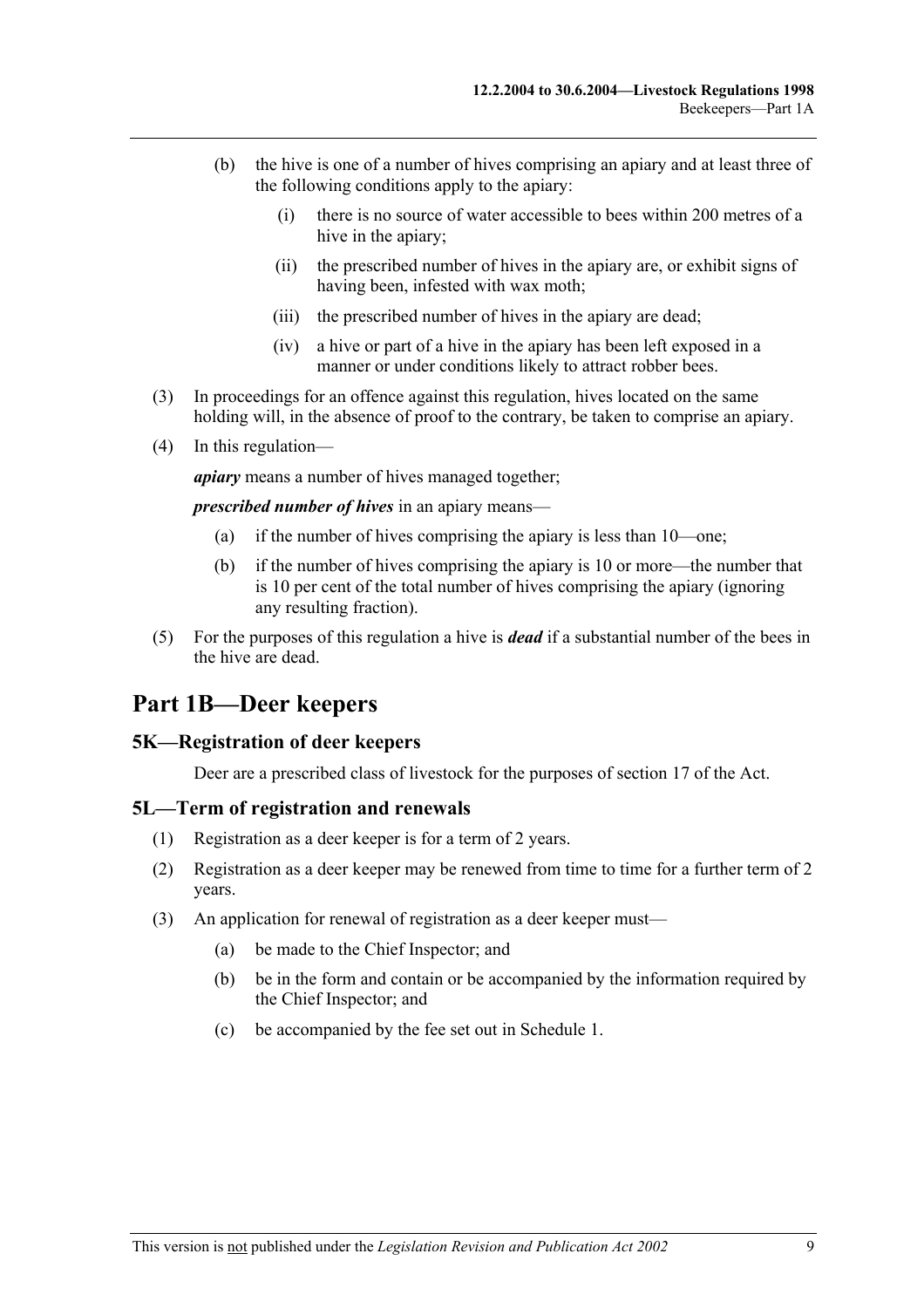# **Part 2—Artificial breeding**

## **6—Prescribed class of livestock**

The following are prescribed classes of livestock for the purposes of the definition of *artificial breeding centre* in section 3 of the Act and for the purposes of section 19(1) of the Act:

- (a) cattle;
- (b) sheep;
- (c) goats;
- (d) pigs;
- (e) horses.

## **7—Eligibility requirements for artificial breeding centre**

- (1) In determining whether to grant registration under section 18 of the Act to operate an artificial breeding centre, the Chief Inspector must have regard to—
	- (a) the suitability of the applicant to be granted registration; and
	- (b) the arrangements that the applicant has made to fulfil the obligations that may arise under these regulations; and
	- (c) the suitability of the premises for their purpose; and
	- (d) the standard of construction of the premises and the standard of the facilities and equipment on the premises; and
	- (e) the nature of the artificial breeding procedures to be carried out at the centre; and
	- (f) any other relevant matter.
- (2) If an application is made in respect of proposed premises, the Chief Inspector—
	- (a) must determine whether he or she will grant registration if the premises are completed substantially in accordance with the proposal and, if so, the conditions (if any) he or she will impose on the registration; and
	- (b) if he or she determines that registration will be granted in those circumstances, is bound by that decision.

## **8—Conditions of registration of artificial breeding centre**

The following are conditions of registration under section 18 of the Act to operate an artificial breeding centre:

- (a) there must be compliance in relation to artificial breeding procedures performed by the centre with—
	- (i) the *Code of Practice for Australian Livestock Artificial Breeding Centres* published by the Australian Quarantine and Inspection Service, as in force from time to time; and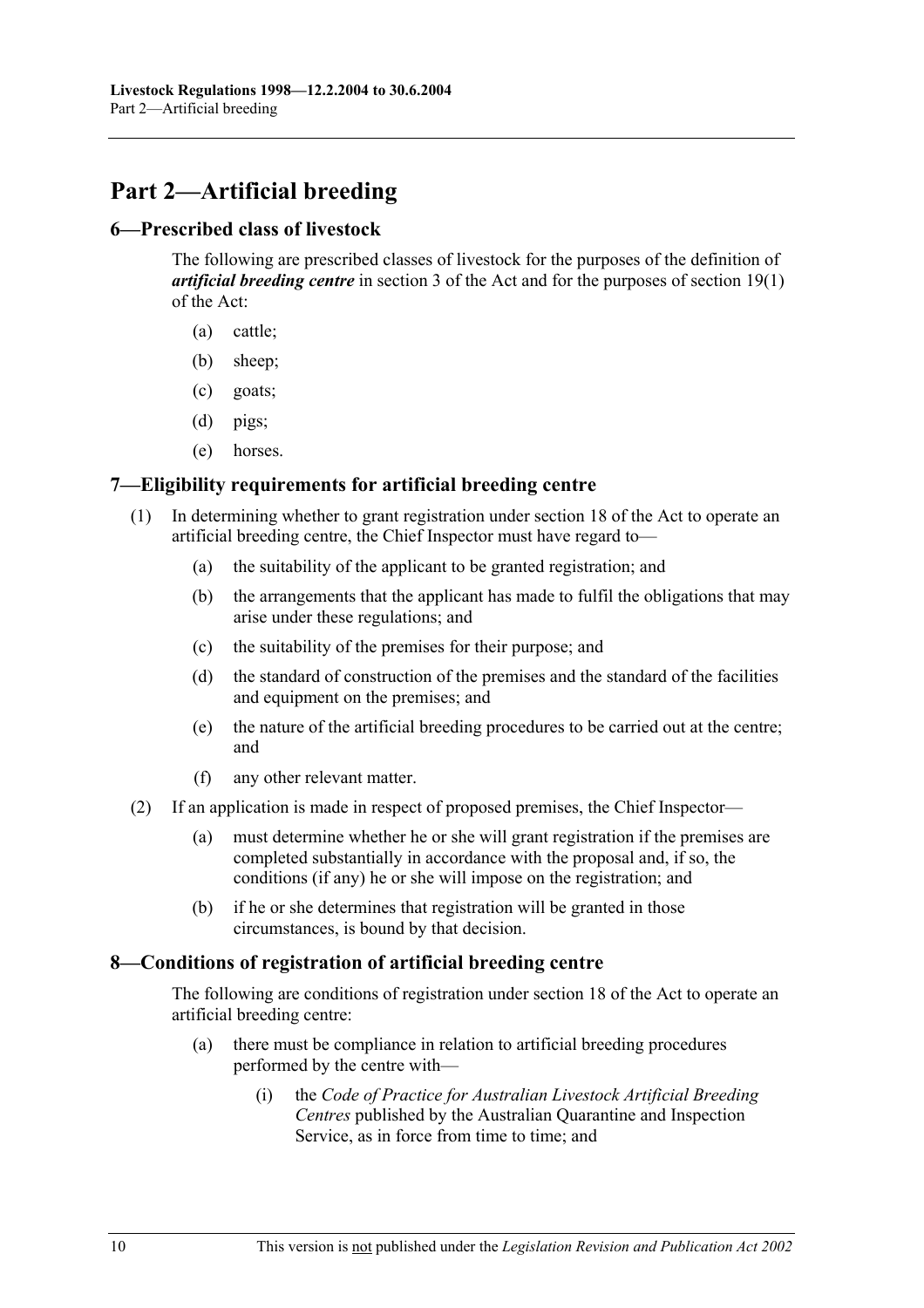- (ii) the *Minimum Health Standards for Stock Standing at Licensed or Approved Artificial Breeding Centres in Australia* published by the Australian Quarantine and Inspection Service, as in force from time to time;
- (b) the premises to which registration of an artificial breeding centre relates must not, without the approval of the Chief Inspector—
	- (i) be altered or extended;
	- (ii) be used for the carrying out of artificial breeding procedures not authorised by the registration;
- (c) the following records must be kept:
	- (i) records that ensure that the animal from which any semen or embryos have been collected and the place and date of collection can, at all times, be readily determined;
	- (ii) accurate records of all artificial breeding procedures carried out pursuant to the registration;
	- (iii) accurate records relating to the health of an animal from which semen or embryos have been collected pursuant to the registration.

#### **9—Eligibility requirements—artificial breeding procedures**

A person is not eligible to be registered under section 19 of the Act to perform an artificial breeding procedure unless the person—

- (a) is a fit and proper person to be registered; and
- (b) has qualifications and experience that the Chief Inspector considers appropriate having regard to the kind of procedures that the applicant would be authorised to perform if granted the registration.

## **10—Conditions of registration—artificial breeding procedures**

- (1) The following categories of registration under section 19 of the Act may be granted:
	- (a) insemination of livestock—authorising the holder to carry out artificial insemination of livestock;
	- (b) semen collection and processing—authorising the holder to collect semen from livestock and process it;
	- (c) embryo collection and processing—authorising the holder to collect ova or embryos from livestock and process them.
- (2) The following are conditions of registration under section 19 of the Act:
	- (a) artificial breeding procedures not authorised by the registration must not be performed;
	- (b) the following records must be kept:
		- (i) records that ensure that the animal from which any semen or embryos have been collected and the place and date of collection can, at all times, be readily determined;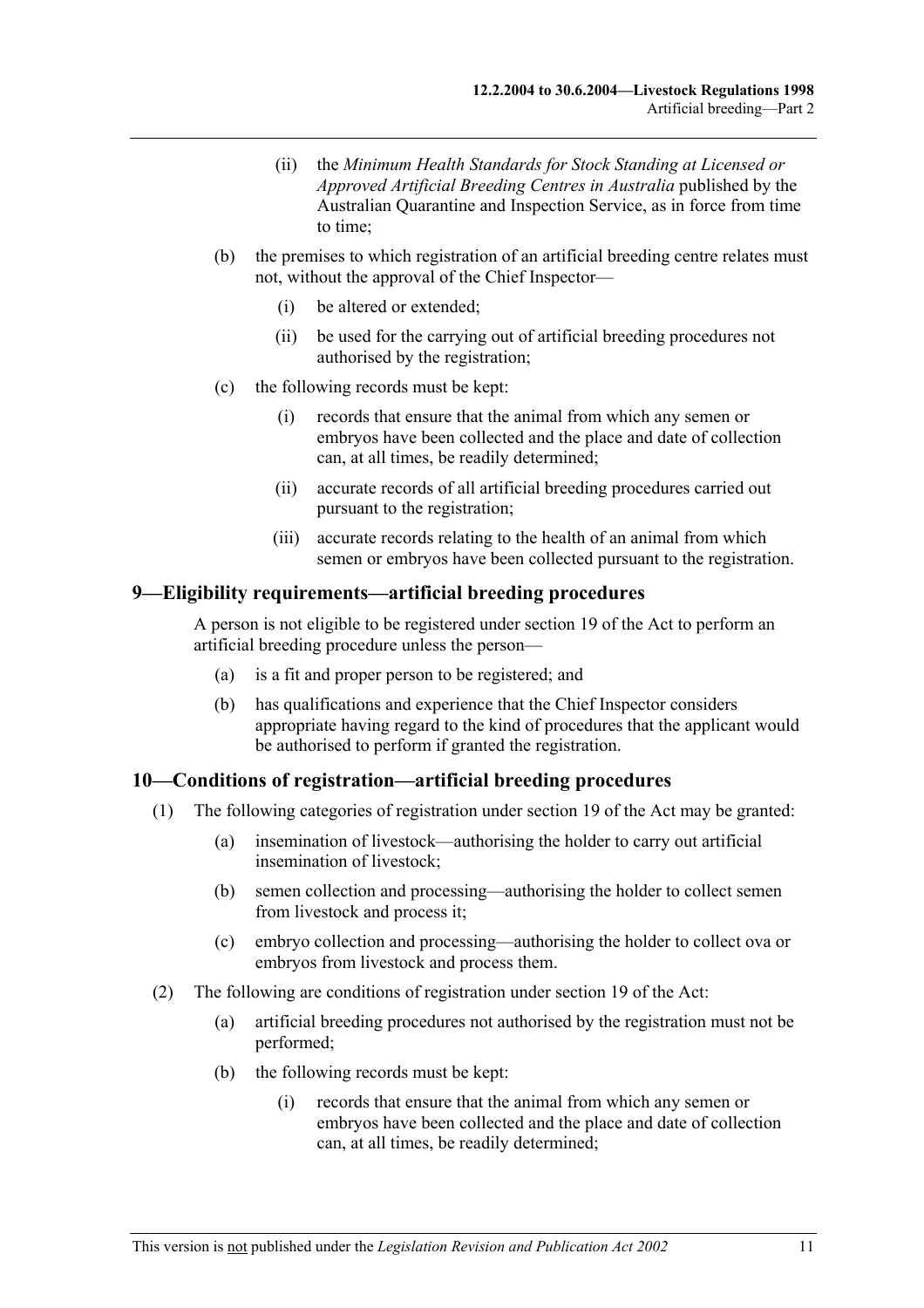- (ii) accurate records of all artificial breeding procedures carried out pursuant to the registration;
- (iii) accurate records relating to the health of an animal from which semen or embryos have been collected pursuant to the registration.

### **11—Term of registration and renewals**

- (1) The term of registration of an artificial breeding centre or a person authorised to perform artificial breeding procedures is until 30 June in the third year after its grant.
- (2) Renewal of registration is for three years.

## **Part 3—Veterinary diagnostic laboratories**

## **12—Eligibility requirements**

- (1) In determining whether to grant registration under section 20 of the Act to operate a veterinary diagnostic laboratory, the Chief Inspector must have regard to—
	- (a) the suitability of the applicant to be granted registration; and
	- (b) the arrangements that the applicant has made to fulfil the obligations that may arise under these regulations; and
	- (c) the suitability of the premises for their purpose; and
	- (d) the standard of construction of the premises and the standard of the facilities and equipment on the premises; and
	- (e) the nature of the examinations and tests to be carried out at the laboratory; and
	- (f) any other relevant matter.
- (2) If an application is made in respect of proposed premises, the Chief Inspector—
	- (a) must determine whether he or she will grant registration if the premises are completed substantially in accordance with the proposal and, if so, the conditions (if any) he or she will impose on the registration; and
	- (b) if he or she determines that registration will be granted in those circumstances, is bound by that decision.

#### **13—Conditions of registration**

Registration under section 20 of the Act of a veterinary diagnostic laboratory is subject to the following conditions:

 (a) the laboratory must be supervised by a person or persons approved by the Chief Inspector;

> In respect of the supervision of animal disease diagnosis carried out at the laboratory, the person must be a veterinary surgeon. In respect of the supervision of residue analysis carried out at the laboratory, the person must hold appropriate qualifications.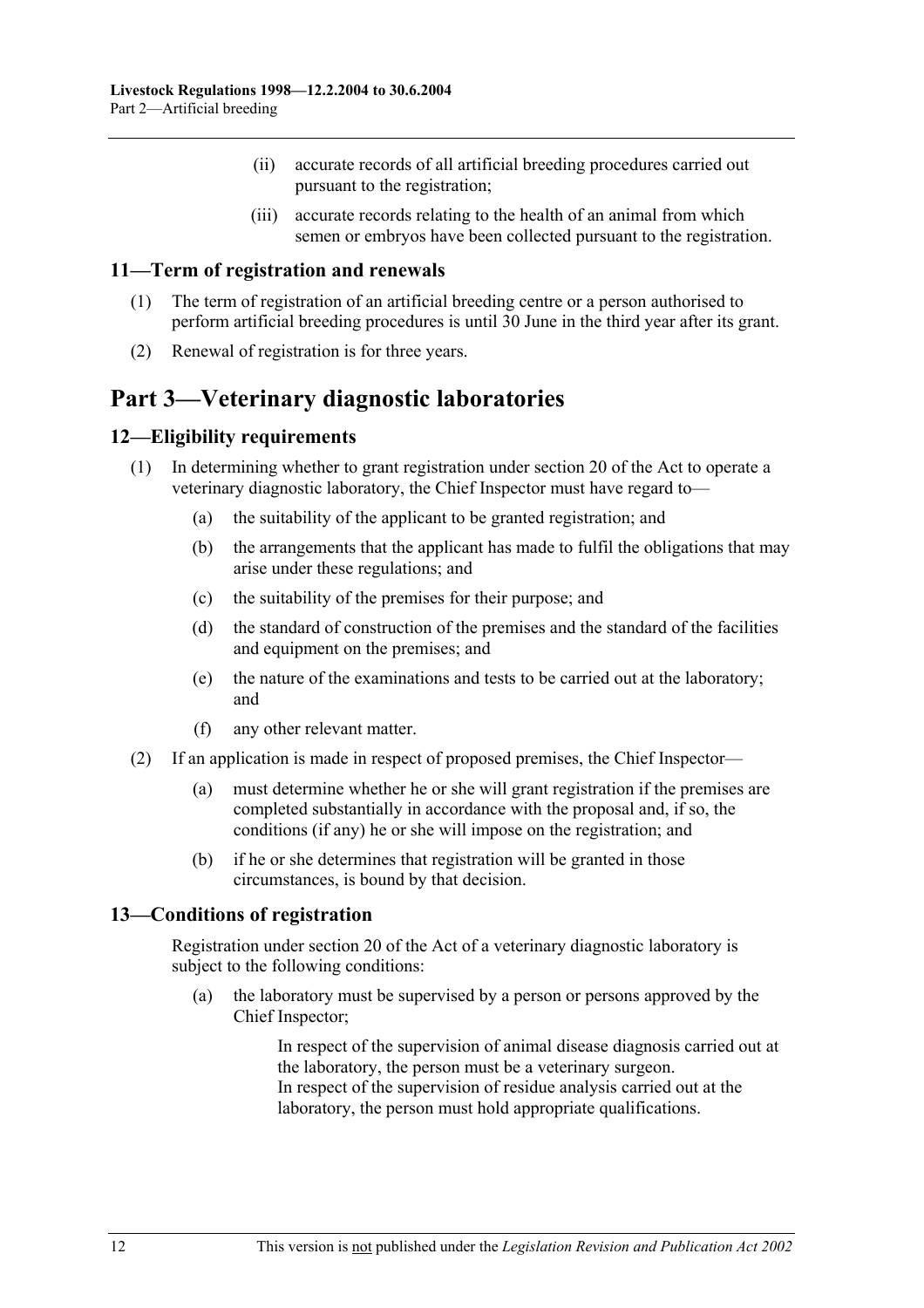- (b) the methods used at the laboratory for animal disease diagnosis must conform to the *Australian Standard Techniques for Animal Diseases* published for the Australian Agricultural Council (Standing Committee on Agriculture) by CSIRO Australia, as in force from time to time;
- (c) if a result from any test or analysis carried out at the laboratory indicates that any livestock or livestock product or other property is, or is likely to be, affected with a notifiable condition the result must be reported to the Chief Inspector by the quickest practicable means, together with such further information as the Chief Inspector may reasonably require;
- (d) records of results from each test or analysis carried out at the laboratory must be kept for a period of at least seven years;
- (e) a laboratory sample or specimen affected or reasonably suspected of being affected with a notifiable condition must not, without the approval of the Chief Inspector—
	- (i) be brought into the laboratory from interstate or overseas; or
	- (ii) be sent from the laboratory out of the State;
- (f) laboratory samples or specimens or records of results from a test or analysis carried out at the laboratory, must, at the request of the Chief Inspector, be provided to the Chief Inspector or a person nominated by the Chief;
- (g) the laboratory must participate in a quality assurance program approved by the Chief Inspector.

## **14—Term of registration and renewals**

- (1) The term of registration of a veterinary diagnostic laboratory is until 30 June in the third year after registration is granted.
- (2) Renewal of registration is for 3 years.

## **Part 4—Vaccines**

#### **15—Sale or supply of vaccines**

- (1) A person must not sell or supply a vaccine for use on livestock unless—
	- (a) in the case of a class 1 vaccine—the sale or supply is to a veterinary surgeon, or to some other person approved by the Chief Inspector, for use by that person and the sale or supply has been approved by the Chief Inspector; or
	- (b) in the case of a class 2 vaccine—the sale or supply is to a veterinary surgeon, or to some other person approved by the Chief Inspector, for use by that person; or
	- (c) in any other case—
		- (i) the preparation or substance is registered under the *Agricultural and Veterinary Chemicals (South Australia) Act 1994*; or
		- (ii) the approval of the Chief Inspector has been obtained.

Maximum penalty: \$5 000.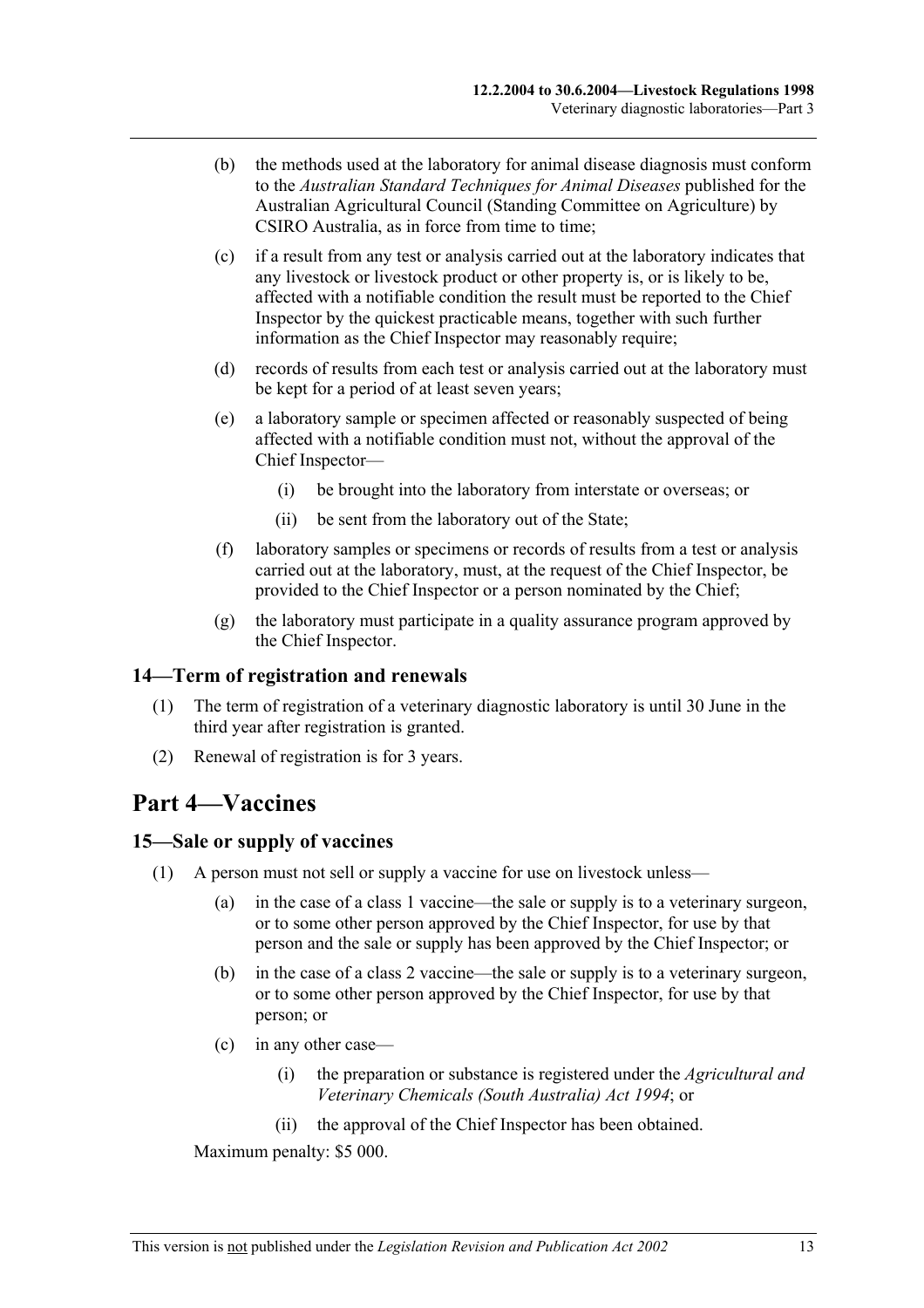(2) A person must not sell or supply a vaccine after the date (if any) specified on any label, covering, wrapping or container as the date after which the vaccine should not or must not be used on livestock.

Maximum penalty: \$2 500.

Expiation fee: \$210.

### **16—Use of vaccines**

A person must not, without the approval of the Chief Inspector, use a class 1 or 2 vaccine on livestock unless the person is a veterinary surgeon.

Maximum penalty: \$5 000.

## **17—Storage and disposal of vaccines**

A person who has in his or her possession, custody or control a vaccine intended for sale or supply must—

- (a) ensure that the vaccine is at all times stored in the manner, and at the temperature (if any) specified on any label, covering or wrapping by or under any law; and
- (b) dispose of the vaccine on, or as soon as possible after, the date (if any) specified on any label, covering, wrapping or container as the date after which the vaccine should not or must not be used on livestock.

Maximum penalty: \$2 500.

Expiation fee: \$210.

## **18—Prohibition on use of diagnostic agents**

A person must not, without the approval of the Chief Inspector, use a diagnostic agent (including tuberculin, johnin, mallein or pullorum antigen).

Maximum penalty: \$2 500.

## **Part 5—Hormonal growth promotants**

## **19—Method of treatment of cattle or buffalo with hormonal growth promotants**

A person must not treat cattle or buffalo with a hormonal growth promotant otherwise than by implanting the hormonal growth promotant under the skin behind the ear of the cattle or buffalo.

Maximum penalty: \$5 000.

Expiation fee: \$315.

## **20—HGP earmarks**

- (1) If cattle or buffalo are not, immediately after treatment with a hormonal growth promotant, each marked with an earmark consisting of an equilateral triangle with sides 20 millimetres in length, punched through the centre of the left or right ear of the animal (an *HGP earmark*)—
	- (a) the owner of the cattle or buffalo; and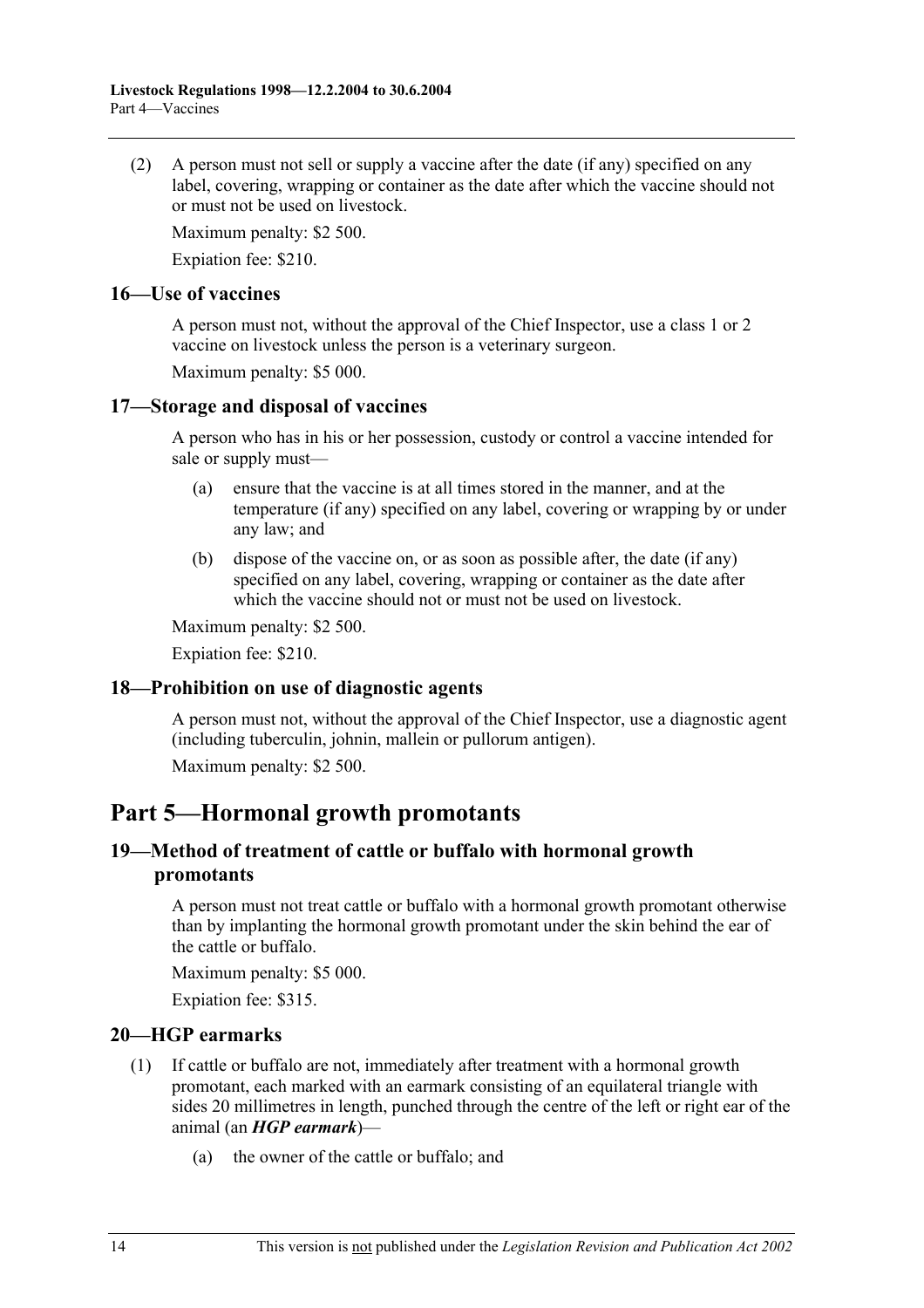(b) any other person responsible for the husbandry of the cattle or buffalo who treated the cattle or buffalo with the hormonal growth promotant, or caused or permitted the cattle or buffalo to be so treated,

are each guilty of an offence.

Maximum penalty: \$5 000.

Expiation fee: \$315.

 (2) Subregulation (1) does not apply in respect of an animal that already has an HGP earmark at the time of treatment with a hormonal growth promotant.

## **21—HGP records**

The owner (or former owner) of cattle or buffalo that are treated with hormonal growth promotants must ensure that records are made, and retained for a period of not less than two years after the cattle or buffalo cease to be in his or her ownership, containing the following information:

- (a) in respect of each type of hormonal growth promotant obtained or used to treat cattle or buffalo—
	- (i) the date on which it was obtained; and
	- (ii) a description of its type; and
	- (iii) the name and address of the person from whom it was obtained; and
	- (iv) the number of doses obtained; and
- (b) in respect of each treatment of cattle or buffalo with each type of hormonal growth promotant—
	- (i) the date of the treatment; and
	- (ii) the breed or other description of each animal treated; and
	- (iii) the number of animals treated; and
	- (iv) a description of the type of hormonal growth promotant used for the treatment; and
	- (v) the number of doses of hormonal growth promotant used, lost or wasted in the course of the treatment; and
- (c) in respect of the disposal to some other person of cattle or buffalo treated with hormonal growth promotants—
	- (i) the number of animals disposed of; and
	- (ii) the breed or other description of each animal; and
	- (iii) the fact that the animals have been treated with hormonal growth promotants; and
	- (iv) the date of the disposal; and
	- (v) the name of that other person.

Maximum penalty: \$2 500.

Expiation fee: \$210.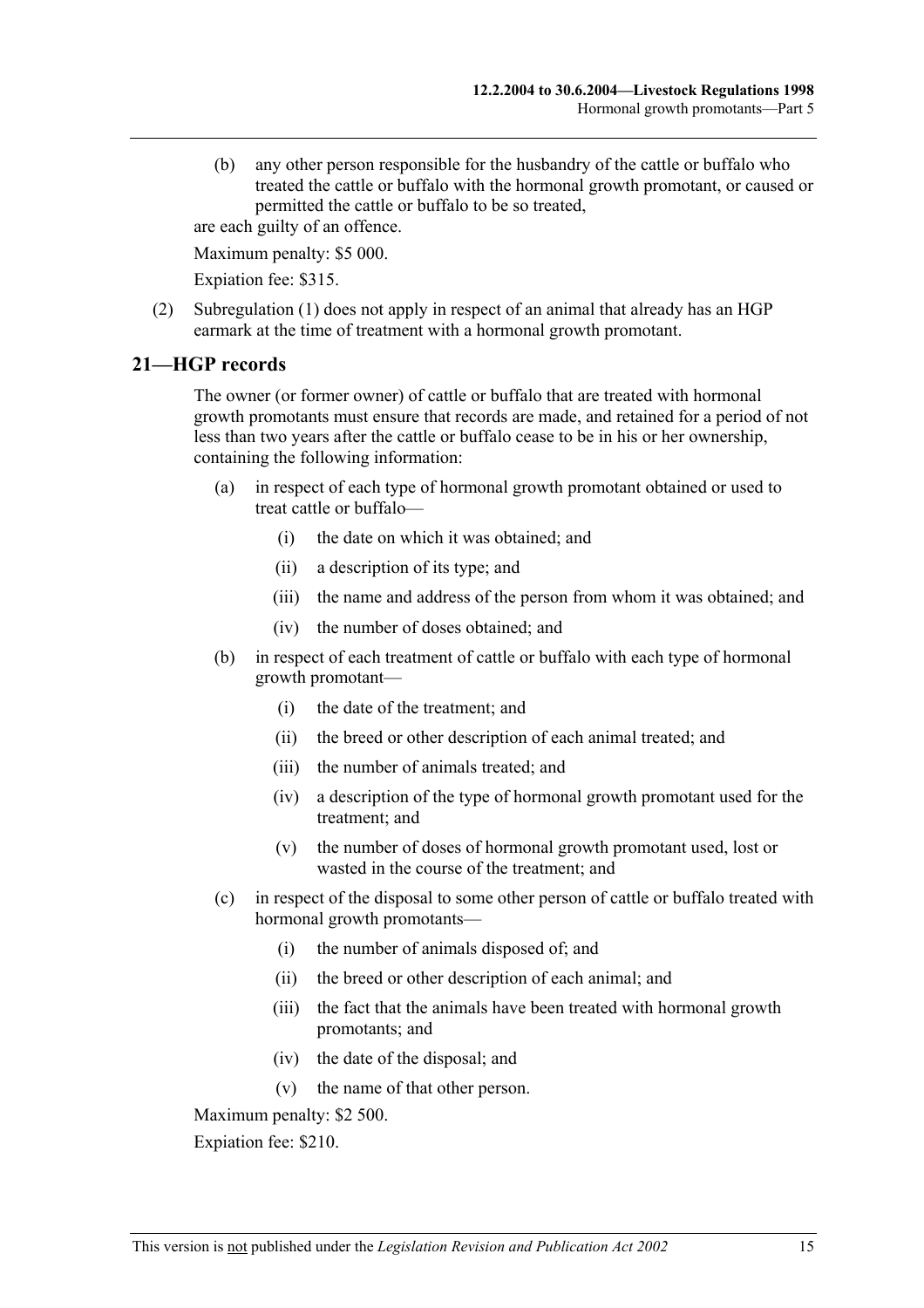## **22—HGP free declarations**

- (1) A person must not make an HGP free declaration in respect of cattle or buffalo unless the person is—
	- (a) the owner of the cattle or buffalo; or
	- (b) a person responsible for the husbandry of the cattle or buffalo authorised by the owner to do so.

Maximum penalty: \$5 000.

Expiation fee: \$315.

 (2) A person must not make a statement that is false or misleading in a material particular (whether by reason of the inclusion or omission of any particular) in an HGP free declaration.

Maximum penalty/expiation fee:

(a) If the person made the statement knowing that it was false or misleading:

Maximum penalty—\$10 000.

(b) In any other case:

Maximum penalty—\$5 000.

Expiation fee—\$315.

- (3) For the purposes of subregulation (2), the statement in an HGP declaration that the cattle or buffalo have not been treated with hormonal growth promotants will be taken to be false if the cattle or buffalo have HGP earmarks.
- (4) A person must not make an HGP free declaration in respect of cattle or buffalo that have not been continuously in the same ownership since birth unless the current owner of the cattle or buffalo received an HGP free declaration or an HGP free invoice in respect of the cattle or buffalo when they came into his or her ownership.

Maximum penalty: \$5 000.

Expiation fee: \$315.

 (5) In proceedings for an offence against subregulation (4), the burden of proving that the current owner received an HGP free declaration or invoice in respect of the cattle or buffalo when they came into his or her ownership lies on the defendant.

## **23—HGP free tags**

- (1) If HGP free tags are attached to cattle or buffalo that have HGP earmarks or, despite not having HGP earmarks, have been treated with hormonal growth promotants—
	- (a) the owner of the cattle or buffalo; and
	- (b) any other person responsible for the husbandry of the cattle or buffalo who attached the tags or caused or permitted the tags to be so attached, are each guilty of an offence.

Maximum penalty: If the owner or person responsible for the husbandry of the cattle or buffalo knows that the cattle or buffalo have been treated with hormonal growth promotants—\$10 000.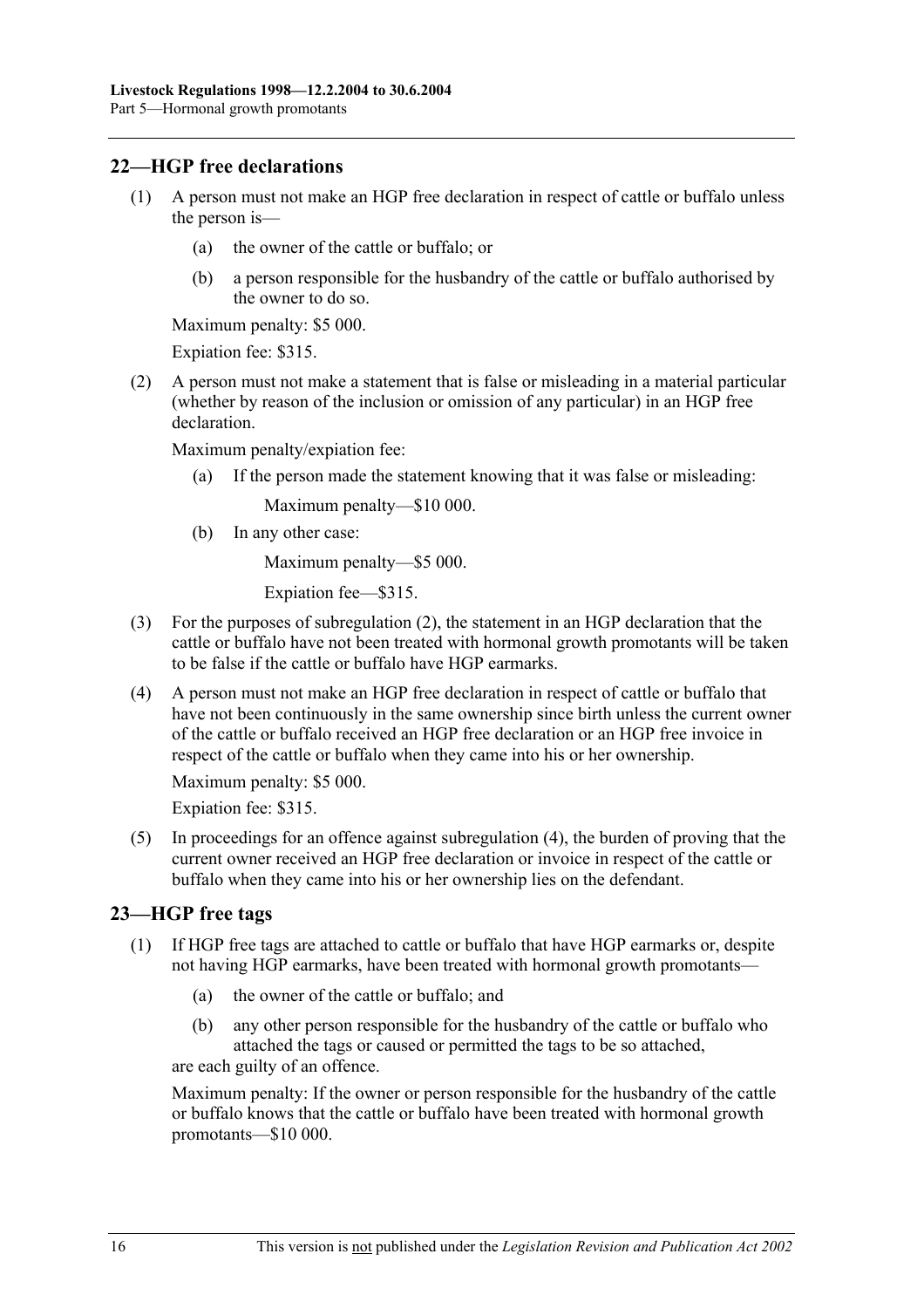In any other case—\$5 000.

- (2) If HGP free tags are attached to cattle or buffalo that have not been continuously in the same ownership since birth—
	- (a) the owner of the cattle or buffalo; and
	- (b) any other person responsible for the husbandry of the cattle or buffalo who attached or caused or permitted the tags to be so attached,

are each guilty of an offence unless the owner received an HGP free declaration or an HGP free invoice in respect of the cattle or buffalo when they came into his or her ownership.

Maximum penalty: \$5 000.

Expiation fee: \$315.

 (3) In proceedings for an offence against subregulation (2), the burden of proving that the owner received an HGP free declaration or invoice in respect of the cattle or buffalo when they came into his or her ownership lies on the defendant.

#### **24—HGP free invoices etc**

- (1) A stock agent must give to the purchaser of cattle or buffalo sold by the agent that are identified at the time of sale with HGP free tags either—
	- (a) an HGP free invoice; or
	- (b) if the stock agent has, in connection with the sale, received an HGP free declaration in respect of the cattle or buffalo—
		- (i) a copy of the declaration; and
		- (ii) if the declaration extends to cattle or buffalo not sold to the purchaser—an invoice that specifies the number and type of cattle or buffalo referred to in the declaration that have been sold to the purchaser (a *split lot invoice*).

Maximum penalty: \$2 500. Expiation fee: \$210.

- (2) A stock agent must ensure that each HGP free invoice issued by the agent—
	- (a) specifies the number and type of cattle or buffalo that were identified at the time of sale with HGP free tags; and
	- (b) identifies the land on which the cattle or buffalo were pastured before removal for sale.

Maximum penalty: \$2 500.

Expiation fee: \$210.

 (3) A stock agent must retain for a period of not less than two years a copy of each HGP free invoice, HGP free declaration and split lot invoice given to a purchaser under this regulation.

Maximum penalty: \$2 500.

Expiation fee: \$210.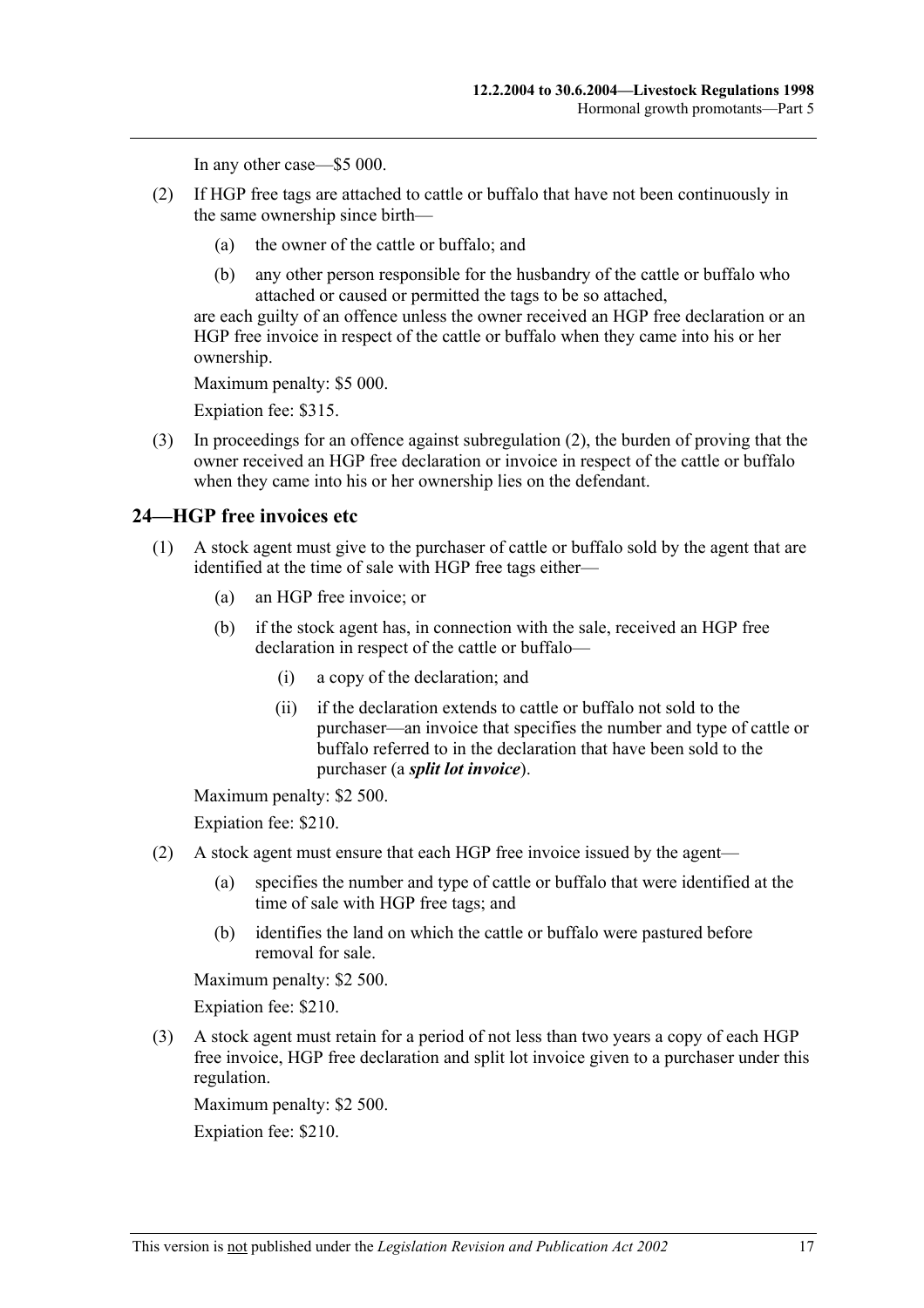# **Part 6—Livestock identification**

## **Division 1—Preliminary**

## **26—Interpretation**

(1) In this Part—

*authorised manufacturer* means a person authorised by the Chief Inspector under regulation 29A to manufacture transaction tags, identification tags or permanent identification devices;

*authorised recycler* means a person authorised by the Chief Inspector under regulation 29A to recycle permanent identification devices;

*bobby calf* means a calf that is of or under six weeks of age;

#### *breeder* means—

- (a) an entire male animal; or
- (b) a female animal that is of or over 15 months of age;

*identification code*—see regulation 29;

*livestock* means cattle, buffalo and deer;

*livestock saleyard* includes any place where a public sale of livestock is conducted;

*national vendor declaration* means a vendor declaration of a kind designated, for the time being, by the Chief Inspector by notice in the Gazette as a national vendor declaration for the purposes of these regulations;

#### *owner* of land—

- (a) in relation to land alienated from the Crown in fee simple—means the owner of an estate in fee simple in the land;
- (b) in relation to land held from the Crown by lease, licence or agreement to purchase—means the lessee, licensee or purchaser;

*permanent identification device* means a device obtained from an authorised manufacturer or an authorised recycler for the permanent and individual identification of cattle or buffalo;

*prescribed database manager* means the person designated, for the time being, by the Chief Inspector by notice in the Gazette as the prescribed database manager for the purposes of these regulations.

 (2) The Chief Inspector may, by subsequent notice in the Gazette, vary or revoke a notice made for the purposes of a definition in subregulation (1).

## **Division 2—Identification of cattle and buffalo**

## **27—Application of Division**

This Division applies only in relation to cattle and buffalo.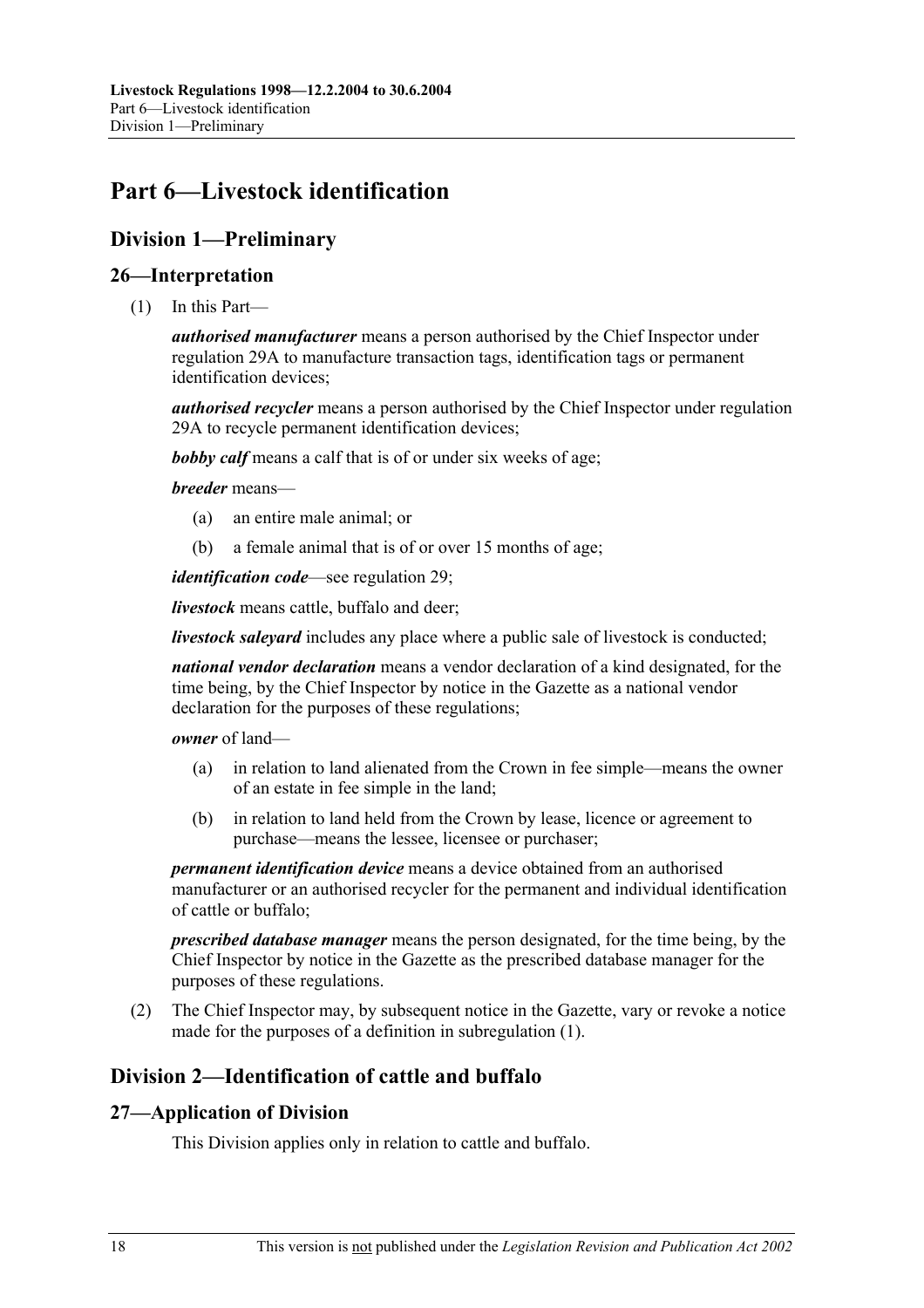## **27A—Permanent identification devices and transaction tags**

- (1) Subject to this regulation, before an animal (other than a bobby calf) is removed from land on which it has been pastured, it must be identified by a permanent identification device.
- (2) Subject to this regulation, if—
	- (a) a bobby calf is not identified by a permanent identification device before it is removed from land on which it has been pastured since birth; and
	- (b) the calf is pastured on other land,

the animal must, within 30 days after being so pastured, be identified by a permanent identification device bearing the identification code of that other land.

- (3) Until 1 July 2005, subregulations (1) and (2) do not apply to animals born before 1 January 2004.
- (4) Until 1 July 2010, subregulation (1) does not apply to lots of 20 or more breeders consigned for immediate slaughter from the land on which they have been pastured since birth.
- (5) Before an animal not identified by a permanent identification device is removed from land on which it is pastured, it must be identified by a transaction tag.
- (6) If, without the authorisation of the Chief Inspector, an animal is not identified in accordance with this regulation, the owner of the animal is guilty of an offence.

Maximum penalty: \$5 000.

Expiation fee: \$315.

 (7) If, without the authorisation of the Chief Inspector, a permanent identification device or transaction tag is attached to or inserted in an animal and the device or tag bears the identification code of land other than land on which the animal is or was last pastured, the owner of the animal and any person who caused the device or tag to be so attached or inserted are each guilty of an offence.

Maximum penalty: \$5 000.

- (8) For the purposes of this regulation—
	- (a) an animal will only be taken to be identified by a permanent identification device if—
		- (i) a permanent identification device is attached to an ear of the animal; or
		- (ii) a permanent identification device is inserted in the animal and a tag, indicating that the animal has such a device inserted in it, is attached to an ear of the animal; and
	- (b) an animal will only be taken to be identified by a transaction tag if—
		- (i) a transaction tag is attached to the tail or an ear of the animal; and
		- (ii) the tag bears the identification code of—
			- (A) the land on which the animal is pastured; or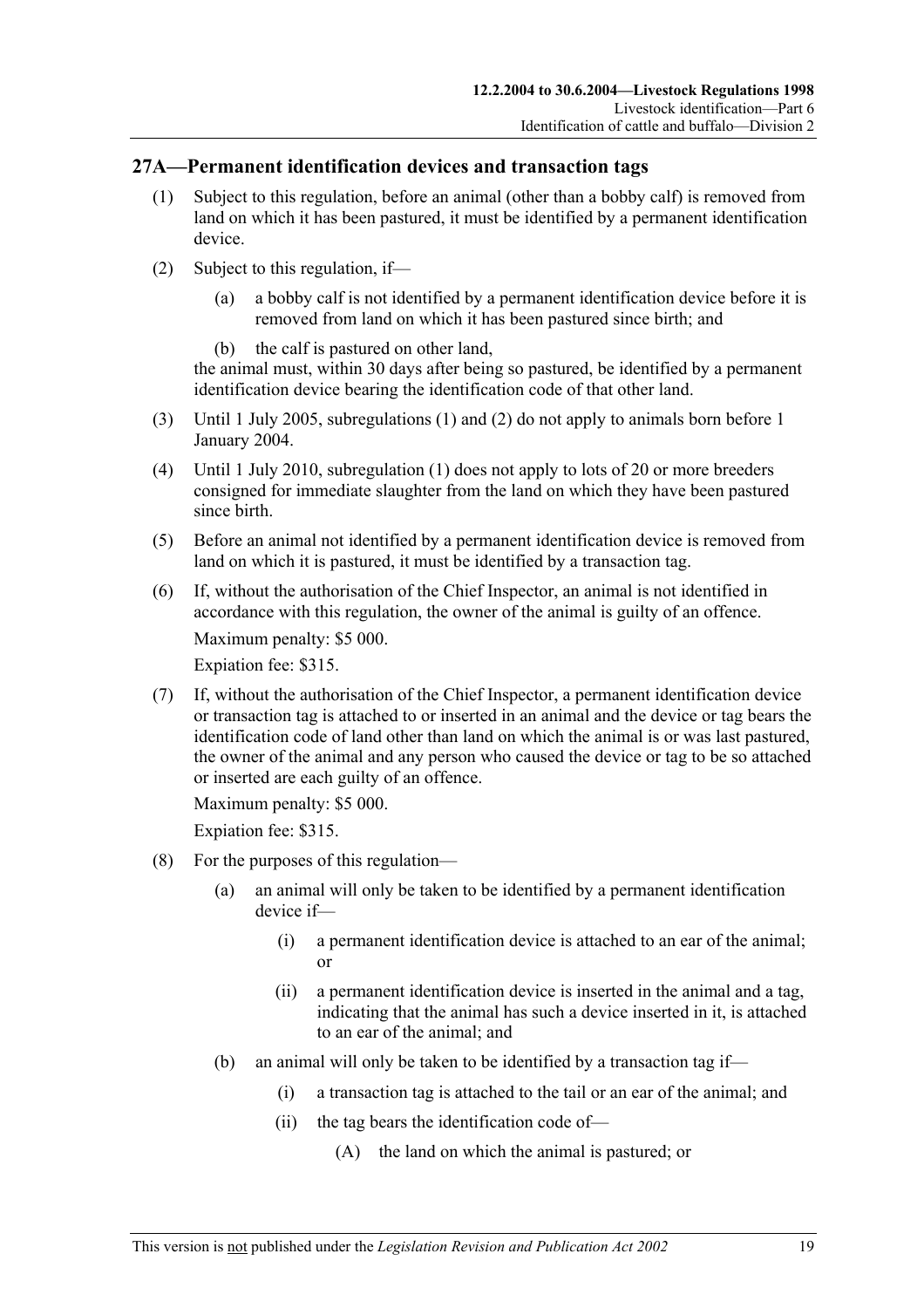- (B) if the animal has been pastured on that land for not more than 7 days—the land on which the animal was pastured immediately before being pastured on that land; and
- (c) an animal will not be regarded as being removed from land if it is moved from land to which an identification code applies to other land to which the same identification code applies.
- (9) For the purposes of subregulations (2) and (7), an animal will not be regarded as being pastured on land if it is pastured on the land for a period of not more than 7 days while awaiting slaughter, public sale or transport following public sale.

## **Division 3—Notification for purposes of national livestock identification scheme**

#### *Note—*

*Division 3 had not come into operation at the date of the publication of this version.* 

## **27B—Application of Division**

*This Division applies only in relation to cattle or buffalo identified by permanent identification devices.* 

## **27C—Notification when cattle or buffalo sold at public sale**

- *(1) The operator of a livestock saleyard must, unless otherwise authorised by the Chief Inspector, within 7 days after the sale of an animal at the saleyard, notify the prescribed database manager of—* 
	- *(a) the date of the sale of the animal; and*
	- *(b) the number of the animal's permanent identification device; and*
	- *(c) the identification code of the land on which the animal was last pastured before consignment for sale; and*
	- $(d)$
- *(i) if the identification code of land on which the animal is to be pastured following transport after sale has been provided to the operator, that identification code; or*
- *(ii) if such an identification code has not been provided to the operator, the identification code or the name and address of the purchaser of the animal or the stock agent acting on behalf of the purchaser (if any); and*
- *(e) if a national vendor declaration has been given in connection with the sale, the serial number of the declaration.*

*Maximum penalty: \$5 000.*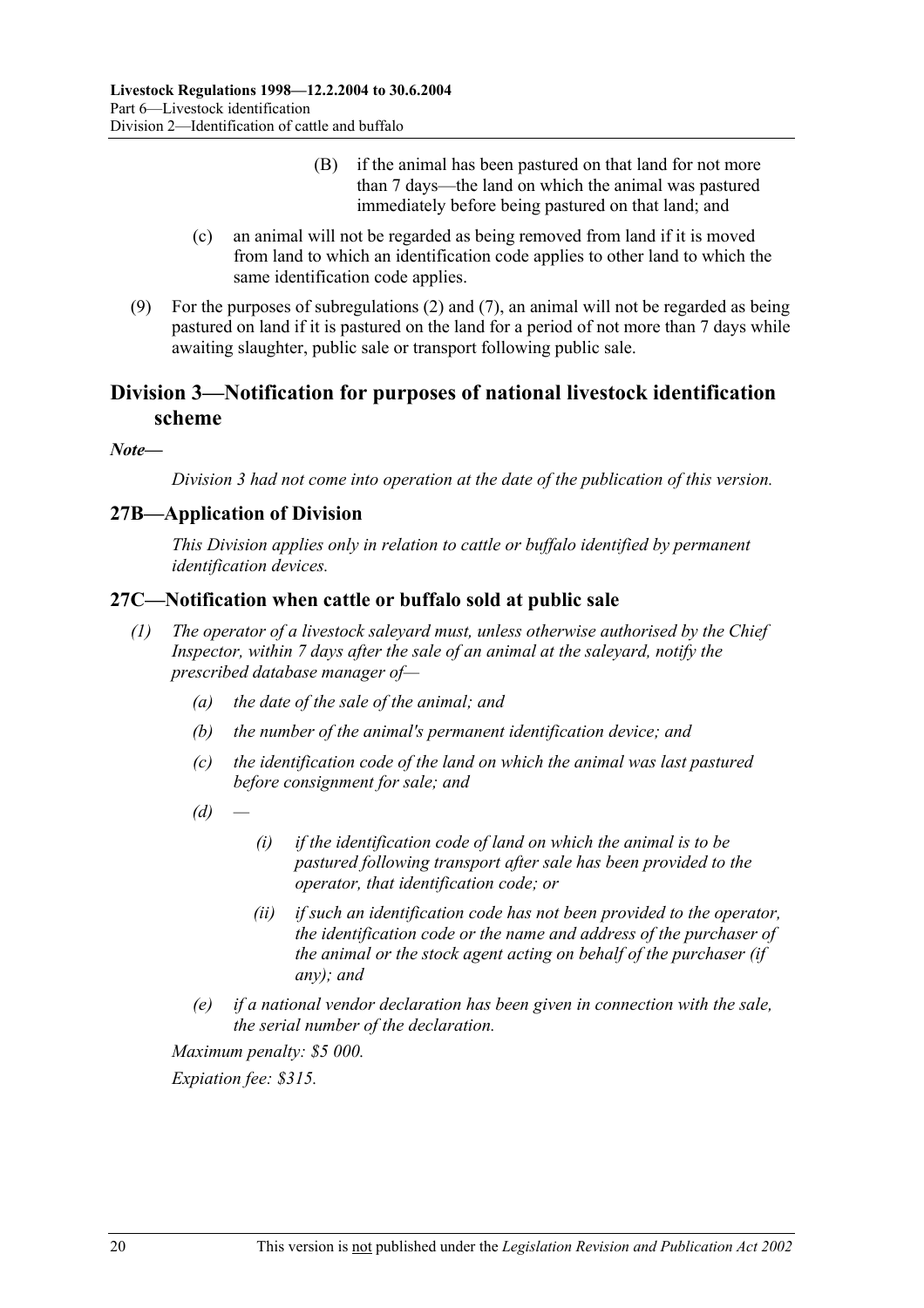- *(2) If an animal purchased at a livestock saleyard is pastured on land and the identification code of the land has not been provided to the operator of the saleyard as referred to in subregulation (1)(d)(i), the owner of the animal must, within 7 days after the animal is so pastured, notify the prescribed database manager of—* 
	- *(a) the number of the animal's permanent identification device; and*
	- *(b) the identification code of the land.*

*Maximum penalty: \$5 000.* 

*Expiation fee: \$315.* 

- *(3) For the purposes of subregulation (2), an animal will not be regarded as being pastured on land if it is pastured on the land for a period of not more than 7 days while awaiting slaughter or transport following public sale.*
- *(4) It is not a defence to a charge of an offence against subregulation (2) to establish that an identification code had not previously been allotted to the land.*

## **27D—Notification when cattle or buffalo slaughtered at abattoir**

*The operator of an abattoir must, unless otherwise authorised by the Chief Inspector, within 7 days after slaughtering an animal, notify the prescribed database manager*   $of$ 

- *(a) the date of the slaughter of the animal; and*
- *(b) the number of the animal's permanent identification device; and*
- *(c) the identification code of the land on which the animal was last pastured before—* 
	- *(i) in the case of an animal consigned for slaughter following public sale—consignment for sale;*
	- *(ii) in any other case—consignment for slaughter.*

*Maximum penalty: \$5 000.* 

*Expiation fee: \$315.* 

## **27E—Notification when cattle or buffalo moved to different property**

- *(1) If an animal is removed from land on which it is pastured and is pastured on other land, the person who owns the animal following the removal must, unless otherwise authorised by the Chief Inspector, within 7 days after the removal, notify the prescribed database manager of—* 
	- *(a) the date of the removal of the animal; and*
	- *(b) the number of the animal's permanent identification device; and*
	- *(c) the identification code of the land from which the animal is removed (if the land has such a code); and*
	- *(d) the identification code of the land to which the animal is removed.*

*Maximum penalty: \$5 000.*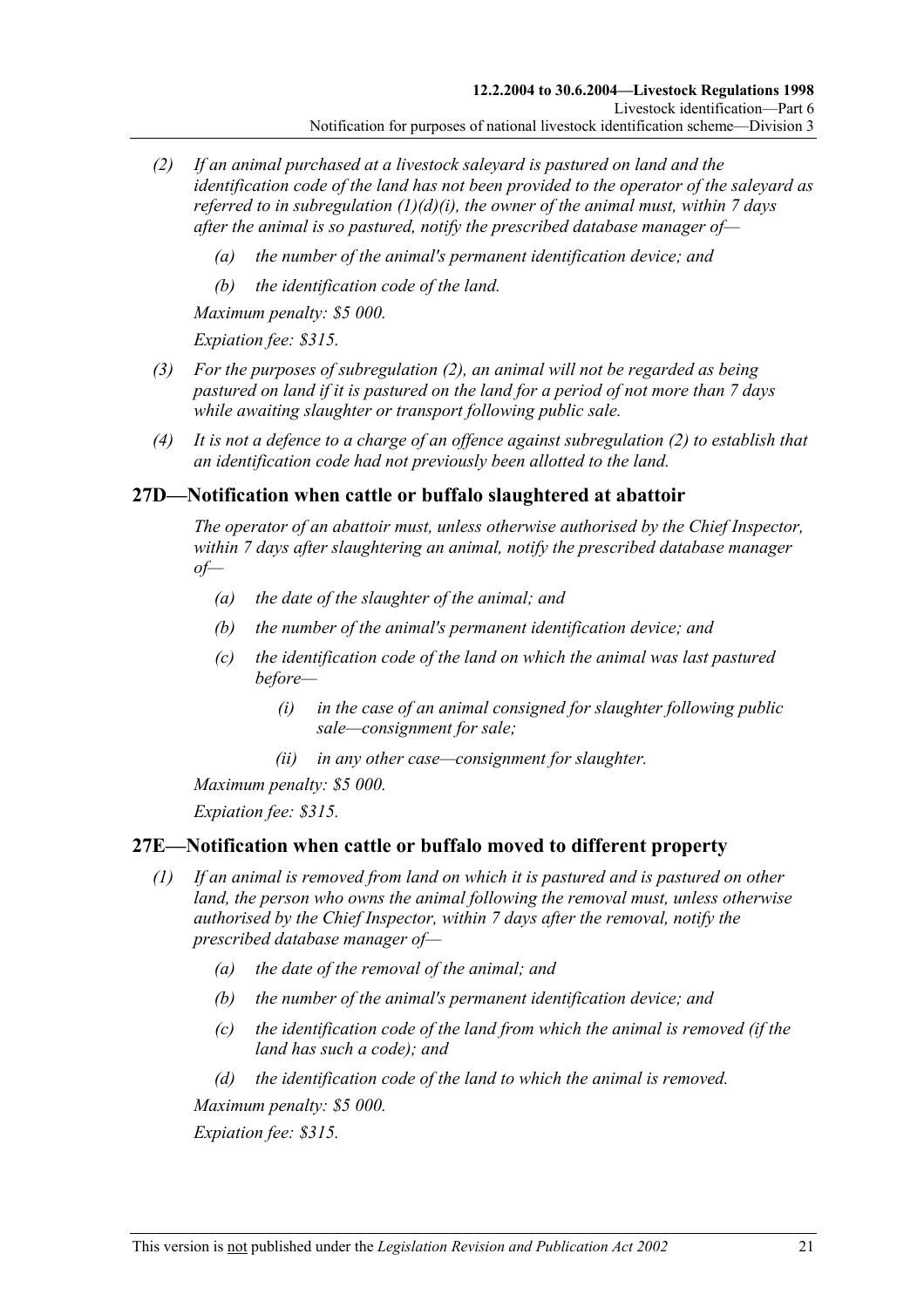- *(2) For the purposes of this regulation—* 
	- *(a) an animal will not be regarded as being removed from land if it is moved from land to which an identification code applies to other land to which the same identification code applies;*
	- *(b) an animal will not be regarded as being pastured on land if it is pastured on the land for a period of not more than 7 days while awaiting slaughter, public sale or transport following public sale.*
- *(3) It is not a defence to a charge of an offence against subregulation (1)(d) to establish that an identification code had not previously been allotted to the land.*

## **27F—Manner of notifying prescribed database manager**

*For the purposes of this Division, the prescribed database manager will only be taken to be notified if notified in a manner authorised by the prescribed database manager.* 

## **Division 4—Identification of deer**

## **27G—Identification of deer**

 (1) A person who keeps deer must ensure that deer are not removed from land on which they are kept unless attached to the ear of each animal is an identification tag that bears the identification code of the land from which it is removed.

Maximum penalty: \$5 000.

Expiation fee: \$315.

 (2) Subregulation (1) does not apply in relation to the removal of an animal from land to which an identification code applies to land to which the same code applies.

## **Division 5—General**

## **27H—Removal of livestock in contravention of this Part**

- (1) If an inspector suspects on reasonable grounds that a person has removed, or is about to remove, livestock from property in contravention of this Part, the inspector may—
	- (a) require the owner or person in charge of the animals to—
		- (i) muster them at or take them to a specified place convenient for inspecting or attaching transaction or identification tags to the animals;
		- (ii) attach permanent identification devices or transaction or identification tags to animals found not to be tagged or otherwise identified in accordance with this Part;
		- (iii) detain the animals at a specified place, or return the animals to the place from which they have been removed, until they are tagged or otherwise identified in accordance with this Part; and
	- (b) if the owner or person in charge refuses or fails to comply with such a requirement, take the action required to be taken, with or without assistance.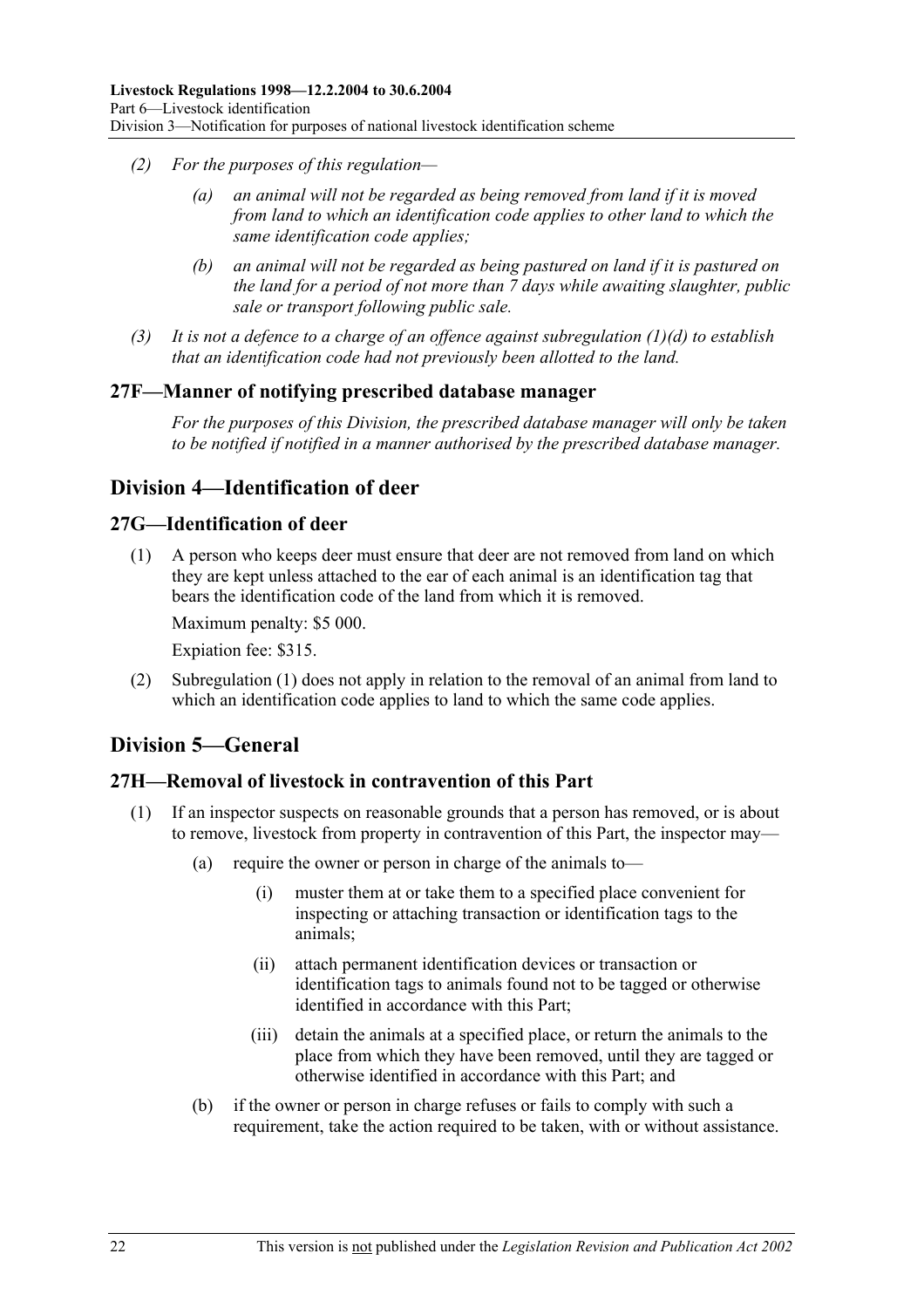(2) The Minister may recover costs and expenses reasonably incurred by an inspector under subregulation (1)(b) by action in a court of competent jurisdiction as a debt owed by the person of whom the requirement was made.

## **28—Types of tags and devices**

- (1) A person must only attach to, or insert in, an animal a permanent identification device of the following kind:
	- (a) if the device is to be attached to or inserted in the animal on the property on which the animal was born—a device of a kind approved by the Chief Inspector as a breeder device; or
	- (b) in any other case—a device of a kind approved by the Chief Inspector as a post-breeder device.

Maximum penalty: \$5 000.

Expiation fee: \$315.

 (2) A person must only attach to a bobby calf a transaction tag of a kind approved by the Chief Inspector as a bobby calf tag.

Maximum penalty: \$5 000.

Expiation fee: \$315.

## **29—Identification codes**

- (1) The Chief Inspector may, on application, allot an identification code to—
	- (a) the owner or a purchaser of land or livestock; or
	- (b) a stock agent; or
	- (c) the operator of a saleyard; or
	- (d) the operator of an abattoir.
- (2) The Chief Inspector may, on allotting an identification code, designate that it is allotted to specified land.
- (3) The Chief Inspector may cancel an identification code—
	- (a) at the request of, or with the consent of, the person to whom the code is allotted; or
	- (b) in the case of a code allotted to specified land—
		- (i) at the request of the owner of the land or the owner of livestock pastured or kept on the land; or
		- (ii) if satisfied that no transaction or identification tags or permanent identification devices bearing the identification code of the land have been ordered in the preceding 3 years.
- (4) The Chief Inspector must give notice of any cancellation of an identification code under subregulation (3)(b) to the person to whom the code is allotted at his or her last known address.
- (5) The Chief Inspector must maintain a register of identification codes, including for each code details of the name and address of the person to whom the code is allotted and the land, if any, to which the code is allotted.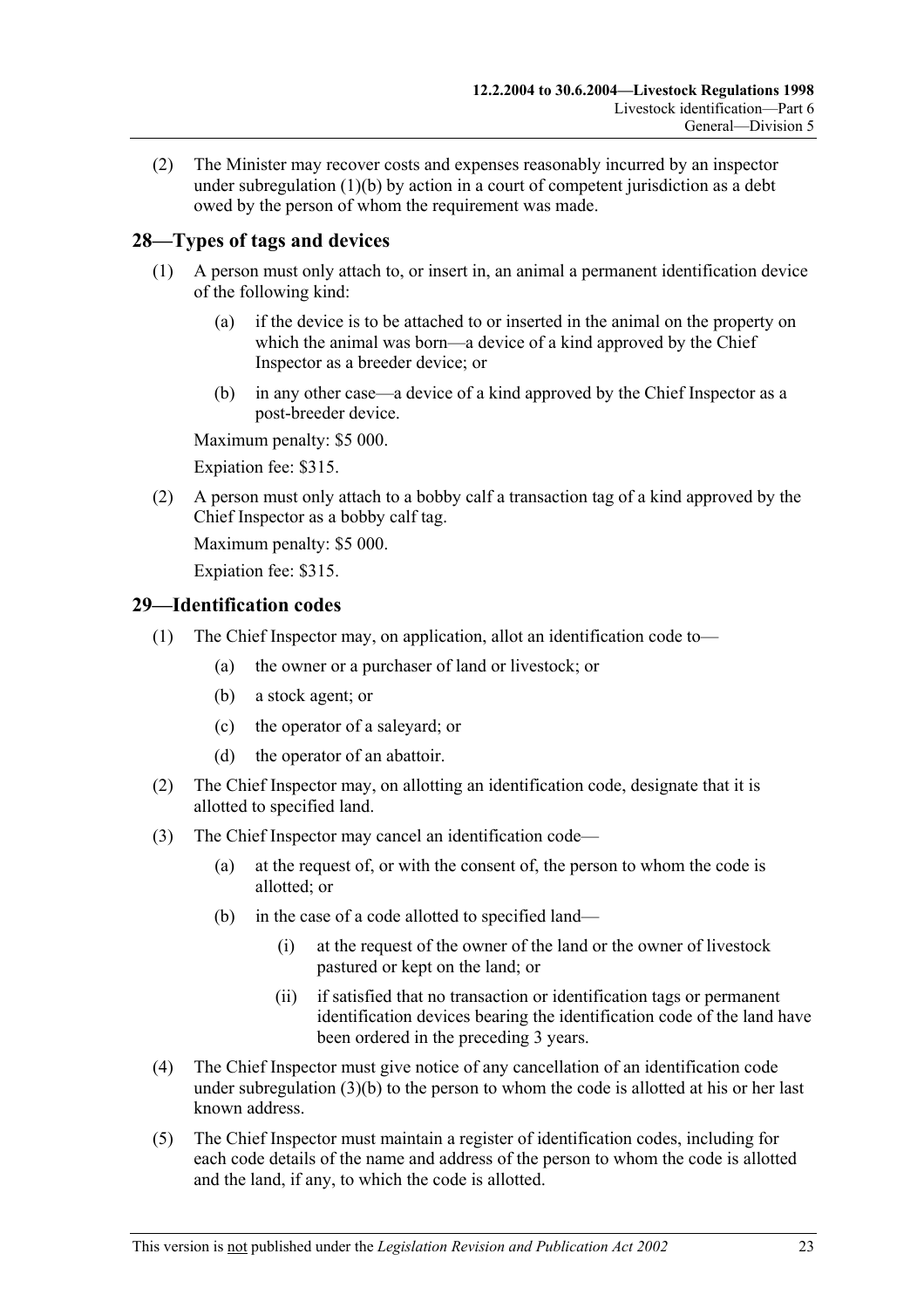- (6) The register may contain other information that the Chief Inspector considers appropriate, such as further contact details of the person to whom the code is allotted or the identity and contact details of the registered proprietor of the land.
- (7) The Chief Inspector may make the register available
	- free of charge, to the prescribed database manager, a law enforcement agency or an agency that regulates matters relating to livestock in another jurisdiction; and
	- (b) for the fee fixed in Schedule 1, to the operator of a saleyard or abattoir, a stock agent or any other person who has, in the opinion of the Chief Inspector, a legitimate interest in the information on the register.

## **29A—Authorisation of manufacturers and recyclers**

The Chief Inspector may authorise a person—

- (a) to manufacture transaction or identification tags or permanent identification devices for the purposes of this Part; or
- (b) to recycle permanent identification devices for the purposes of this Part.

## **29B—Supply of tags and devices**

An authorised manufacturer or authorised recycler—

- (a) may only supply transaction or identification tags or permanent identification devices to persons on receipt of an order form validated in a manner approved by the Chief Inspector; and
- (b) must—
	- (i) keep records of the persons to whom the tags or devices are supplied and the number and type of tags or devices supplied in respect of each identification code; and
	- (ii) at the request of an inspector or other person authorised in writing by the Chief Inspector, produce the records for inspection.

Maximum penalty: \$5 000.

Expiation fee: \$315.

## **29C—Animal must not have more than one permanent identification device**

A person must not, without the authorisation of the Chief Inspector, attach to or insert in an animal a permanent identification device if the animal already has a permanent identification device attached to or inserted in it.

Maximum penalty: \$2 500.

Expiation fee: \$210.

## **29D—Removal of permanent identification devices**

 (1) Subject to this regulation, a person must not remove a permanent identification device from an animal unless authorised to do so by the Chief Inspector.

Maximum penalty: \$5 000.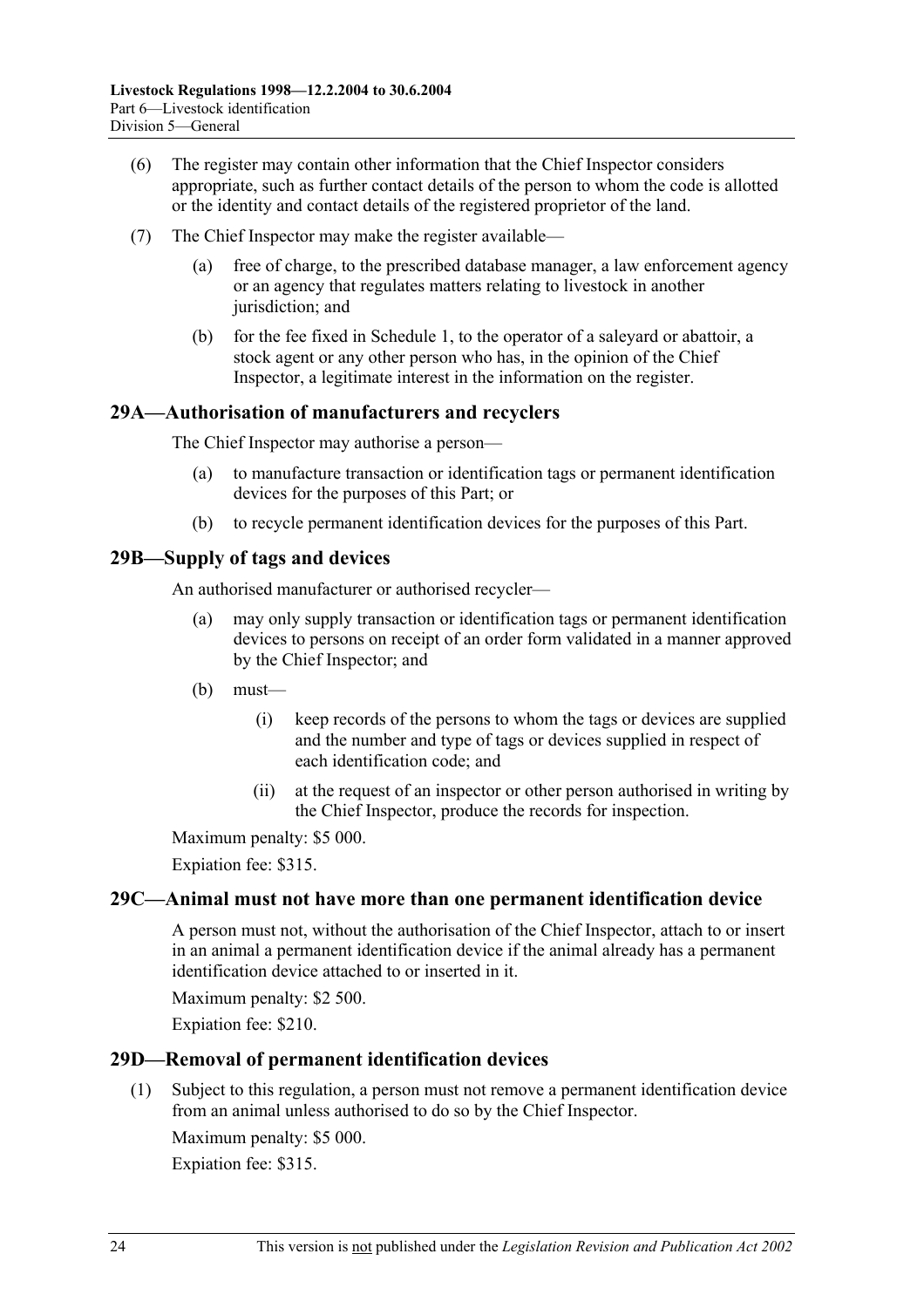- (2) Subregulation (1) does not apply to an inspector or a person acting in the course of his or her duties at an abattoir.
- (3) The operator of an abattoir must ensure that all permanent identification devices removed from animals at the abattoir are, on a regular basis and in any event at least monthly—
	- (a) destroyed; or
	- (b) sent to an authorised recycler.

Maximum penalty: \$5 000.

Expiation fee: \$315.

## **29E—Replacement of lost devices**

- $(1)$  If—
	- (a) an animal has a permanent identification device attached to or inserted in it; and
	- (b) the device is subsequently lost; and
	- (c) a replacement permanent identification device is then attached to or inserted in the animal,

the person who attaches or inserts the replacement device must keep records which will enable the replacement device to be identified and must, at the request of an inspector, produce the records for inspection.

Maximum penalty: \$2 500.

Expiation fee: \$210.

 (2) A person must keep records required under subregulation (1) in relation to an animal for not less than two years after the date on which the animal dies or is otherwise disposed of by the person.

#### **29F—Offence to alter or deface tags and devices**

A person must not, without the authorisation of the Chief Inspector, alter or deface a transaction or identification tag or permanent identification device that is attached to or inserted in an animal.

Maximum penalty: \$5 000.

Expiation fee: \$315.

## **Part 7—Sheep lice**

## **30—Offence if lice-infested sheep at market**

- (1) If lice-infested sheep are present at a market—
	- (a) the owner of the sheep; and
	- (b) any other person who consigned the sheep to the market,

are each guilty of an offence. Maximum penalty: \$5 000.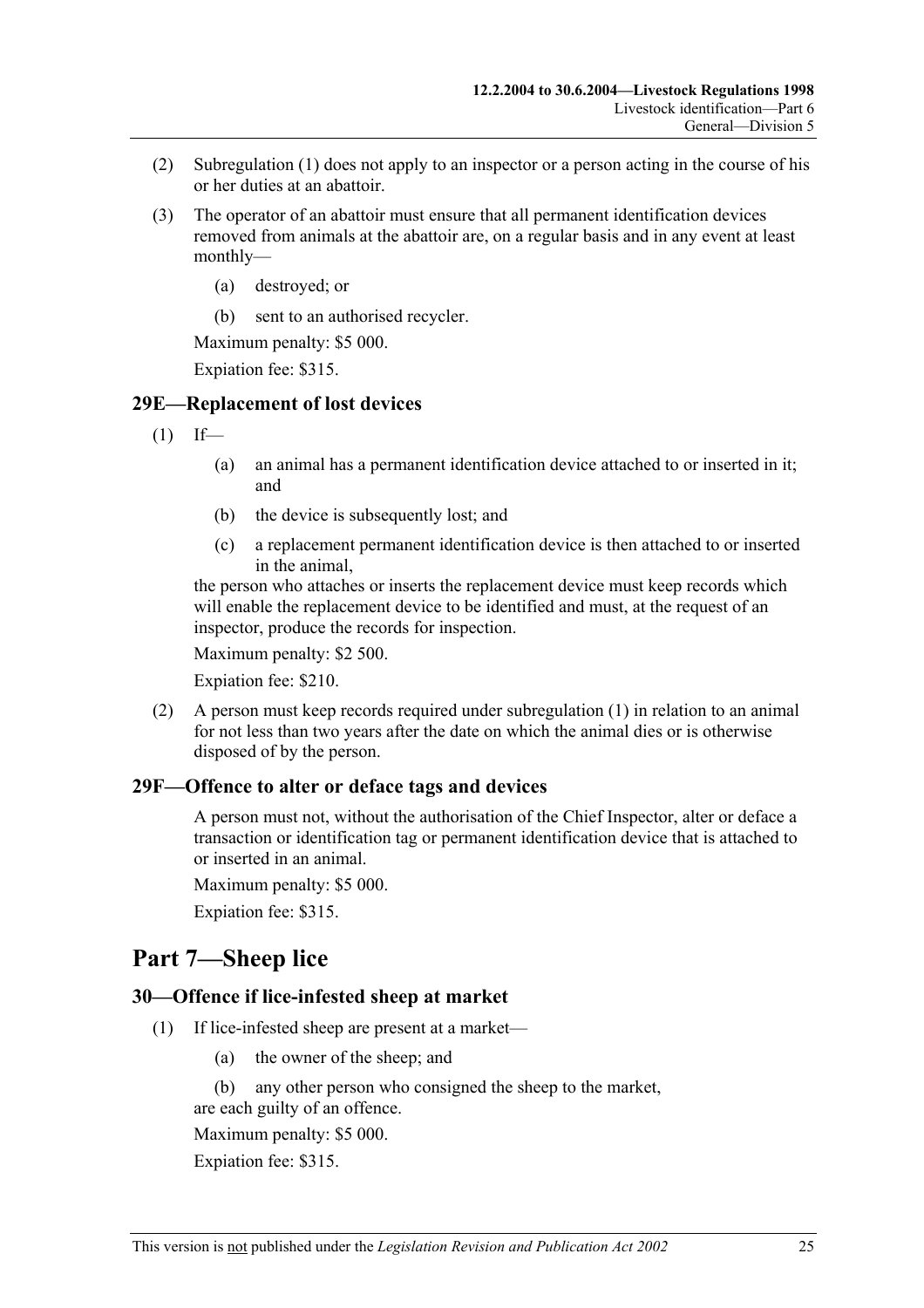- (2) It is a defence to a charge of an offence against subregulation (1) if it is proved—
	- (a) that the sheep (or an appropriate number of the sheep selected on an appropriate basis) had been properly inspected for the presence of lice by a person with suitable experience or training within 14 days before the sheep were taken to the market and no live lice were found in the course of the inspection; and
	- (b) that after the inspection and before being taken to the market the sheep were kept separate from sheep other than sheep similarly inspected during that period and found to be free of live lice.
- (3) In this regulation—

*market* means a market, fair, sale, show, parade or other gathering or competition at which sheep from different holdings are present (but does not include an abattoir).

#### **31—Offence if lice-infested sheep stray**

If lice-infested sheep stray, the owner of the sheep and any other person responsible for control of the sheep are each guilty of an offence.

Maximum penalty: \$5 000.

Expiation fee: \$315.

## **Part 7A—Vendor declarations**

### **31A—Signing of vendor declarations**

A person must not sign a vendor declaration in connection with the sale or proposed sale of livestock unless the person is, or was immediately before the sale or consignment of the livestock for sale—

- (a) the owner of the livestock; or
- (b) a person responsible for the husbandry of the livestock authorised by the owner to do so.

Maximum penalty: \$5 000.

Expiation fee: \$315.

#### **31B—False or misleading vendor declarations**

A person must not make a statement that is false or misleading in a material particular (whether by reason of the inclusion or omission of any particular) in a vendor declaration.

Maximum penalty/expiation fee:

(a) If the person made the statement knowing that it was false or misleading:

Maximum penalty—\$10 000.

(b) In any other case:

Maximum penalty—\$5 000.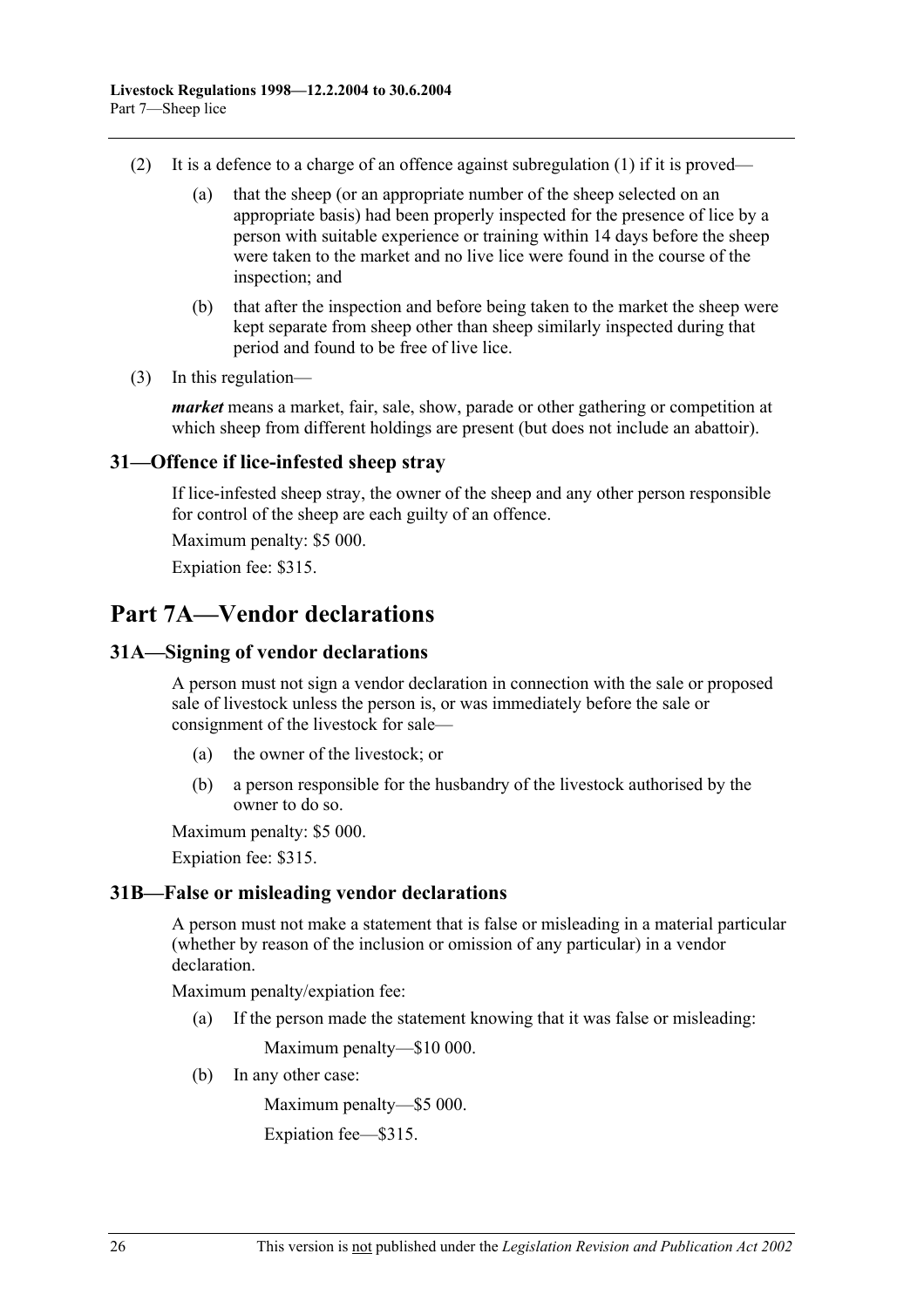# **Part 8—Provision for funds under repealed Acts**

## **32—Cattle Compensation Fund**

The amount in the Cattle Compensation Fund on the repeal of the *Cattle Compensation Act 1939* is to be paid into the South Australian Cattle Industry Fund established under the *Primary Industry Funding Schemes (Cattle Industry Fund) Regulations 2000* made under the *Primary Industry Funding Schemes Act 1998*.

## **33—Beekeepers Compensation Fund**

The amount in the Beekeepers Compensation Fund established for the purposes of the *Apiaries Act 1931* on the repeal of that Act is to be paid into the South Australian Apiary Industry Fund established under the *Primary Industry Funding Schemes (Apiary Industry Fund) Regulations 2001* made under the *Primary Industry Funding Schemes Act 1998*.

## **34—Swine Compensation Fund**

The amount in the Swine Compensation Fund on the repeal of the *Swine Compensation Act 1936* is to be paid into the South Australian Pig Industry Fund established under the *Primary Industry Funding Schemes (Pig Industry Fund) Regulations 2001* made under the *Primary Industry Funding Schemes Act 1998*.

## **34A—Deer Keepers Compensation Fund**

The amount in the Deer Keepers Compensation Fund established for the purposes of the *Deer Keepers Act 1987* on the repeal of that Act is to be paid into the South Australian Deer Industry Fund established under the *Primary Industry Funding Schemes (Deer Industry Fund) Regulations 2002* made under the *Primary Industry Funding Schemes Act 1998*.

## **Part 9—Feeding of livestock**

## **35—Feeding of animal material in certain circumstances**

- (1) A person must not—
	- (a) feed to ruminants or permit ruminants to feed on restricted animal material (whether or not the material has been rendered suitable for animal consumption); or
	- (b) dispose of restricted animal material (whether or not the material has been rendered suitable for animal consumption) in a manner that ruminants may gain access to it.

Maximum penalty: \$10 000.

(2) In this regulation—

*restricted animal material* means material that is derived, wholly or in part, from a vertebrate (other than a ruminant) but does not include milk, milk products, gelatine, tallow or extracted oils.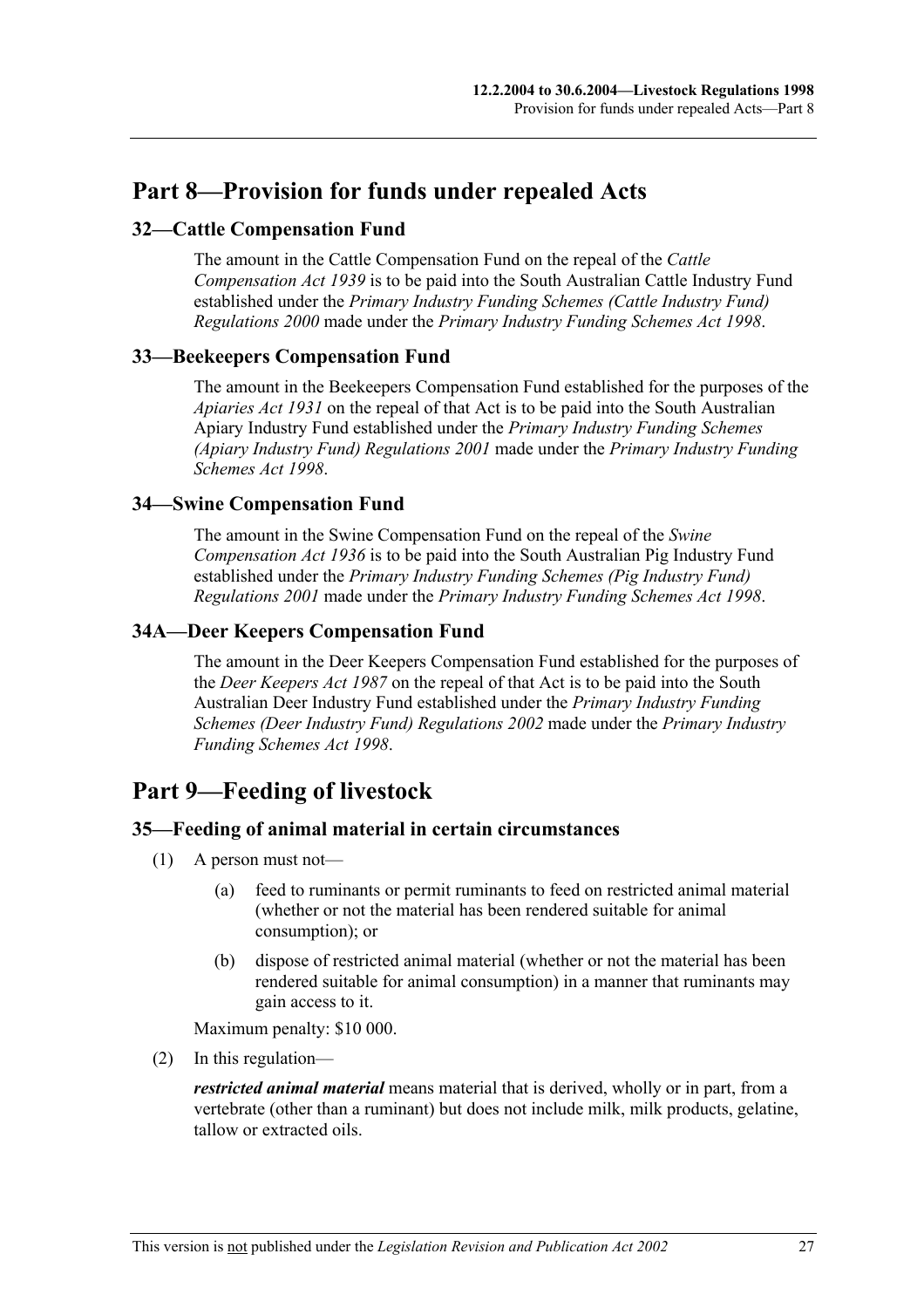# **Schedule 1—Fees**

| A1 | Application for registration or renewal of registration as a beekeeper                                                                                                                   | \$15                                                        |
|----|------------------------------------------------------------------------------------------------------------------------------------------------------------------------------------------|-------------------------------------------------------------|
|    | No fee is payable if the bees are kept for the purposes of instruction in an<br>educational institution approved by the Chief Inspector.                                                 |                                                             |
| B1 | Application for registration or renewal of registration as a deer keeper                                                                                                                 | \$20                                                        |
| 1  | Application for registration or renewal of registration of artificial breeding centre                                                                                                    | \$250                                                       |
| 2  | Application for registration or renewal of registration authorising artificial<br>breeding procedure                                                                                     | \$50                                                        |
|    | (The same fee applies in relation to an applicant for, or for renewal of, registration<br>authorising more than one category of artificial breeding procedure.)                          |                                                             |
| 3  | Application for registration or renewal of registration of diagnostic laboratory                                                                                                         | \$250                                                       |
| 4  | Replacement certificate of registration                                                                                                                                                  | \$20                                                        |
| 5  | For an extract from, or copy of, the register of identification codes<br>The Chief Inspector may waive or reduce this fee if he or she considers it<br>appropriate in the circumstances. | \$25 for each<br>code extracted to<br>a maximum of<br>\$150 |

# **Schedule 2—Transitional provisions**

## **1—Continuation of registration of beekeepers**

A person who was immediately before the repeal of the *Apiaries Act 1931* registered under that Act as a beekeeper will, subject to the Act and these regulations, be taken to be registered as a beekeeper under section 17 of the Act until 28 February 2001.

## **1A—Continuation of registration of deer keepers**

The owner of a deer farm that was immediately before the repeal of the *Deer Keepers Act 1987* registered under that Act will be taken to be registered as a deer keeper under section 17 of the *Livestock Act 1997* until the date on which the registration of the deer farm would have been due to expire.

## **2—Hive identification codes**

A brand allocated to a hive by the Chief Inspector under the repealed *Apiaries Act 1931* immediately before the commencement of these regulations will, on that commencement, be taken to be a hive identification code allocated to the hive under these regulations.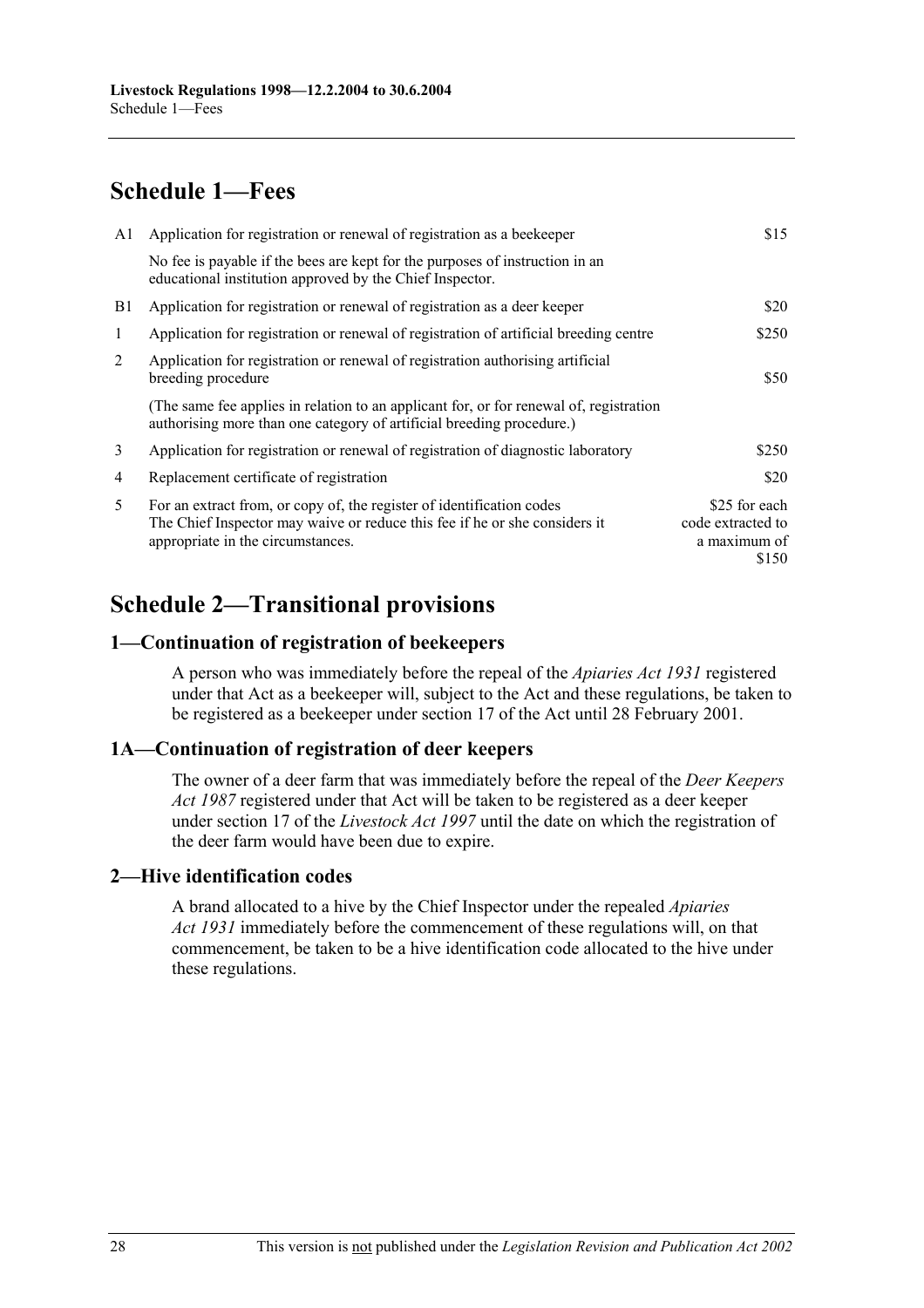# **Legislative history**

## **Notes**

- In this version provisions that are uncommenced appear in italics.
- For further information relating to the Act and subordinate legislation made under the Act see the Index of South Australian Statutes.

## **Legislation revoked by principal regulations**

The *Livestock Regulations 1998* revoked the following:

all regulations made under the Stock Act 1990

## **Principal regulations and variations**

New entries appear in bold.

| Year No     |       | Reference                | Commencement                                                                 |
|-------------|-------|--------------------------|------------------------------------------------------------------------------|
| 1998        | -11   | Gazette 22.1.1998 p288   | $22.1.1998:$ r 2                                                             |
| 1999        | 20    | Gazette 25.3.1999 p1483  | $25.3.1999:$ r 2                                                             |
| 1999        | 210   | Gazette 28.10.1999 p2120 | $28.10.1999$ : r 2                                                           |
| <b>2000</b> | 129   | Gazette 15.6.2000 p3286  | $1.7.2000$ : r 2                                                             |
| 2000        | 143   | Gazette 22.6.2000 p3373  | $1.7.2000$ : r 2                                                             |
| 2001 2      |       | Gazette 18.1.2001 p144   | $31.1.2001$ : r 2                                                            |
| 2001 5      |       | Gazette 25.1.2001 p320   | $25.1.2001$ : r 2                                                            |
| 2001        | - 195 | Gazette 23.8.2001 p3274  | $1.10.2001$ : r 2                                                            |
| 2001        | 271   | Gazette 20.12.2001 p5670 | $20.12.2001$ : r 2                                                           |
| 2002        | 173   | Gazette 29.8.2002 p3266  | $1.9.2002$ : r 2                                                             |
| 2004 8      |       | Gazette 12.2.2004 p467   | 12.2.2004 except Pt 6 Div 3 (rr 27B—27F) as<br>inserted by r 7-1.7.2004: r 2 |

## **Provisions varied**

New entries appear in bold.

Entries that relate to provisions that have been deleted appear in italics.

| Provision               | How varied                                                         | Commencement |
|-------------------------|--------------------------------------------------------------------|--------------|
| Pt <sub>1</sub>         |                                                                    |              |
| r <sub>2</sub>          | omitted under the Legislation Revision and<br>Publication Act 2002 | 12.2.2004    |
| r <sub>3</sub>          | omitted under the Legislation Revision and<br>Publication Act 2002 | 12.2.2004    |
| r 4                     |                                                                    |              |
| deer                    | inserted by $173/2002$ r 4(a)                                      | 1.9.2002     |
| HGP earmark             | inserted by 20/1999 r 3                                            | 25.3.1999    |
| HGP free<br>declaration | inserted by $20/1999$ r 3                                          | 25.3.1999    |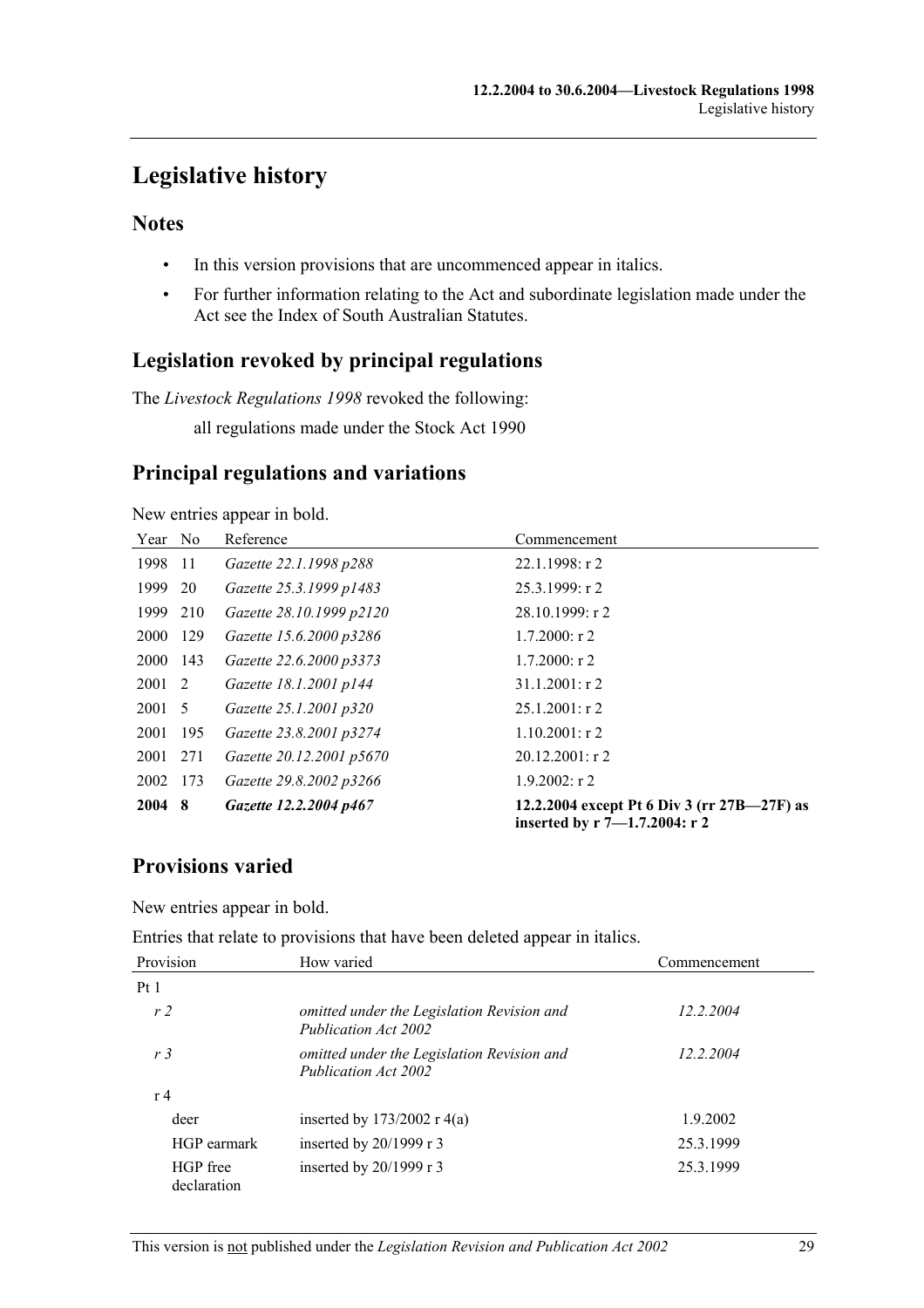#### **Livestock Regulations 1998—12.2.2004 to 30.6.2004**  Legislative history

| HGP free invoice                        | inserted by 20/1999 r 3                       | 25.3.1999  |
|-----------------------------------------|-----------------------------------------------|------------|
| HGP free tag                            | inserted by 20/1999 r 3                       | 25.3.1999  |
|                                         | substituted by $129/2000$ r 3(a)              | 1.7.2000   |
| identification tag                      | inserted by $173/2002$ r 4(b)                 | 1.9.2002   |
| transaction tag                         | inserted by $129/2000$ r 3(b)                 | 1.7.2000   |
|                                         | vendor declaration inserted by 5/2001 r 3     | 25.1.2001  |
| r <sub>5</sub>                          |                                               |            |
| r 5(1)                                  | r 5 redesignated as r $5(1)$ by 210/1999 r 3  | 28.10.1999 |
|                                         | varied by 271/2001 r 3(a)                     | 20.12.2001 |
| r 5(2)                                  | inserted by 210/1999 r 3                      | 28.10.1999 |
|                                         | varied by 271/2001 r 3(b)                     | 20.12.2001 |
|                                         | (c), (d) deleted by $271/2001$ r 3(c)         | 20.12.2001 |
| r 5A                                    | inserted by 129/2000 r 4                      | 1.7.2000   |
| Pt 1A                                   | inserted by 2/2001 r 4                        | 31.1.2001  |
| Pt 1B                                   | inserted by 173/2002 r 5                      | 1.9.2002   |
| Pt 5                                    |                                               |            |
| $rr 20 - 24$                            | substituted by 20/1999 r 4                    | 25.3.1999  |
| r 22                                    |                                               |            |
| r 22(2)                                 | substituted by 5/2001 r 4                     | 25.1.2001  |
| r25                                     | deleted by 20/1999 r 4                        | 25.3.1999  |
| Pt 6 before substitution<br>by 129/2000 | varied by 20/1999 r 5                         | 25.3.1999  |
| Pt 6                                    | substituted by 129/2000 r 5                   | 25.3.2000  |
| Pt 6 Div 1                              |                                               |            |
| heading                                 | inserted by 8/2004 r 5                        | 12.2.2004  |
| r26                                     |                                               |            |
| r 26(1)                                 | r 26 redesignated as r 26(1) by 8/2004 r 6(5) | 12.2.2004  |
| authorised<br>manufacturer              | varied by 173/2002 r 6(a)                     | 1.9.2002   |
| breeder                                 | inserted by $8/2004$ r6(1)                    | 12.2.2004  |
| identification<br>code                  | inserted by $8/2004$ r6(1)                    | 12.2.2004  |
| livestock                               | varied by 173/2002 r 6(b)                     | 1.9.2002   |
| livestock saleyard                      | inserted by $8/2004$ r $6(2)$                 | 12.2.2004  |
| national vendor<br>declaration          | inserted by $8/2004$ r $6(2)$                 | 12.2.2004  |
| permanent<br>identification<br>device   | varied by 173/2002 r 6(c)                     | 1.9.2002   |
| prescribed<br>database<br>manager       | inserted by $8/2004$ r $6(3)$                 | 12.2.2004  |
| property<br>identification<br>code      | deleted by $8/2004$ r $6(4)$                  | 12.2.2004  |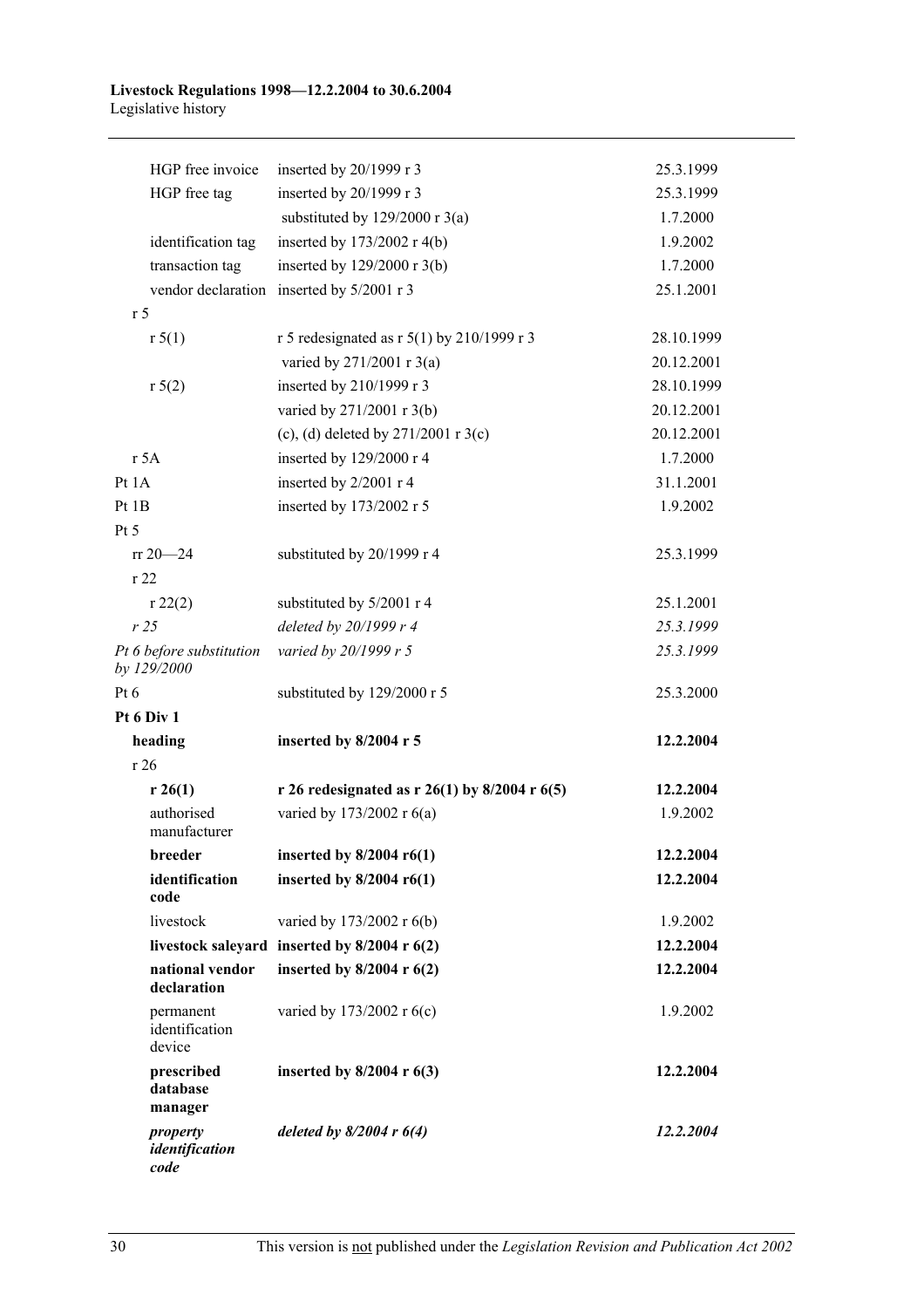| r 26(2)                                  | inserted by $8/2004$ r $6(5)$                  | 12.2.2004   |
|------------------------------------------|------------------------------------------------|-------------|
| r27                                      |                                                |             |
| $r \, 27(1)$                             | varied by $173/2002 r 7(a)$                    | 1.9.2002    |
| $r$ 27(4) and (5)                        | deleted by 173/2002 r 7(b)                     | 1.9.2002    |
|                                          | deleted by $8/2004$ r 7                        | 12.2.2004   |
| r 27A-see r 27G                          |                                                |             |
| r 27B-see r 27H                          |                                                |             |
| Pt 6 Div 2                               | inserted by 8/2004 r 7                         | 12.2.2004   |
| Pt 6 Div 3                               | inserted by 8/2004 r 7                         | uncommenced |
| Pt 6 Div 4                               |                                                |             |
| heading                                  | inserted by 8/2004 r 8                         | 12.2.2004   |
| r 27G                                    | r 27A inserted by 173/2002 r 8                 | 1.9.2002    |
|                                          | r 27A redesignated as $r$ 27G by 8/2004 r 4(1) | 12.2.2004   |
| $r \, 27G(1)$                            | varied by $8/2004$ r $9(1)$                    | 12.2.2004   |
| $r \, 27G(2)$                            | varied by 8/2004 r 9(2)                        | 12.2.2004   |
| Pt 6 Div 5                               |                                                |             |
| heading                                  | inserted by 8/2004 r 10                        | 12.2.2004   |
| r 27H                                    | r 27B inserted by 173/2002 r 8                 | 1.9.2002    |
|                                          | r 27B redesignated as $r$ 27H by 8/2004 r4(2)  | 12.2.2004   |
| r 29 before<br>substitution by<br>8/2004 |                                                |             |
| r 29(1)                                  | varied by 173/2002 r $9(a)$                    | 1.9.2002    |
| r 29(2)                                  | varied by 173/2002 r 9(b), (c)                 | 1.9.2002    |
| r29                                      | substituted by 8/2004 r 11                     | 12.2.2004   |
| r 29A                                    | varied by 173/2002 r 10                        | 1.9.2002    |
| r 29B                                    | varied by 173/2002 r 11                        | 1.9.2002    |
|                                          | varied by 8/2004 r 12                          | 12.2.2004   |
| r 29F                                    | varied by 173/2002 r 12                        | 1.9.2002    |
| Pt 7                                     |                                                |             |
| r 30                                     |                                                |             |
| $r \, 30(3)$                             |                                                |             |
| market                                   | varied by 8/2004 r 13                          | 12.2.2004   |
| Pt 7A                                    | inserted by 5/2001 r 5                         | 25.1.2001   |
| Pt 8                                     | inserted by 143/2000 r 3                       | 1.7.2000    |
| r 33                                     | inserted by 2/2001 r 5                         | 31.1.2001   |
| r 34                                     | inserted by 195/2001 r 3                       | 1.10.2001   |
| r 34A                                    | inserted by 173/2002 r 13                      | 1.9.2002    |
| Pt9                                      | inserted by 271/2001 r 4                       | 20.12.2001  |
| Sch 1                                    |                                                |             |
| Item A1                                  | inserted by 2/2001 r 6                         | 31.1.2001   |
| Item B1                                  | inserted by 173/2002 r 14                      | 1.9.2002    |
| Item 5                                   | inserted by 8/2004 r 14                        | 12.2.2004   |